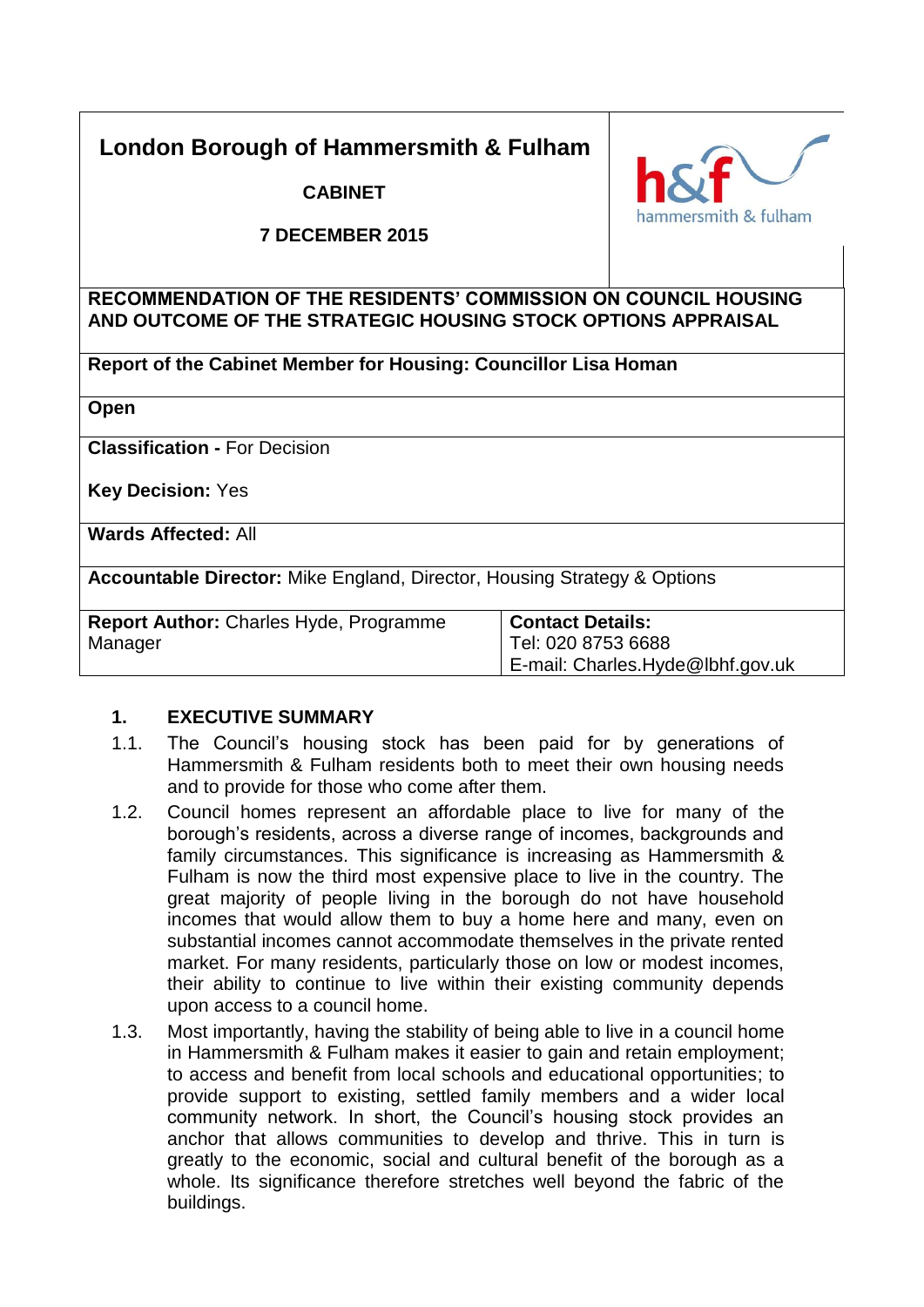- 1.4. In its manifesto "The Change We Need" the Administration committed itself to "take immediate measures to protect council homes now and in the future" and to "work with council housing residents to give them ownership of the land their homes are on." In December 2014 it established a Residents' Commission on Council Housing to look at the options for the future ownership and management of the housing stock. The Commission is an independent body with a majority of residents (both tenants and leaseholders), but including independent experts. It is chaired by the Right Honourable Keith Hill.
- 1.5. In particular, the Residents' Commission looked at how to:
	- Safeguard Council homes and estates for the future;
	- Give residents greater local control over their homes;
	- Protect tenants' rights and keep rents and service charges at levels residents can afford; and
	- Fund improvements to homes and housing services.
- 1.6. The Commission's aim was to identify the best way to enable residents to have greater local control of their housing and maximise investment in existing and future council homes.
- 1.7. The Commission has now finished their work and produced their final report. Their report, and the Strategic Housing Stock Options Appraisal (SHSOA) which was carried out in parallel with the work of the Commission are shown at Annexes A and B respectively.
- 1.8. The recommendation of the Residents' Commission is that the Council transfer the ownership of its housing stock to a new, locally-based, not-forprofit, resident-led Registered Provider (RP) constituted on the Community Gateway Association (CGA) model<sup>1</sup>. This recommendation follows an extensive resident engagement programme over the summer and a thorough assessment of the options.
- 1.9. This report proposes to Cabinet that the recommendations of the Residents' Commission should be accepted in full. There are a number of key reasons for this:
	- a) The proposal to transfer is the option most likely to deliver the Council's policy towards its housing stock, set out formally in the Council's Housing Strategy approved in May 2015;
	- b) The financial modelling carried out during the work of the Commission shows that if the Council retains ownership of its homes it cannot deliver the investment to existing homes shown to be required by a comprehensive new Stock Condition Survey. As a consequence, repairs, maintenance and improvements will have to be stopped or deferred;
	- c) Transfer would increase the prospect of the building of more new affordable homes;
	- d) The new landlord receiving the transfer would be unencumbered by what the Commission's report refers to as the "dead hand" of

l  $1$  This does not include homes on the West Kensington and Gibbs Green estates that are sold to Capital & Counties PLC (Capco).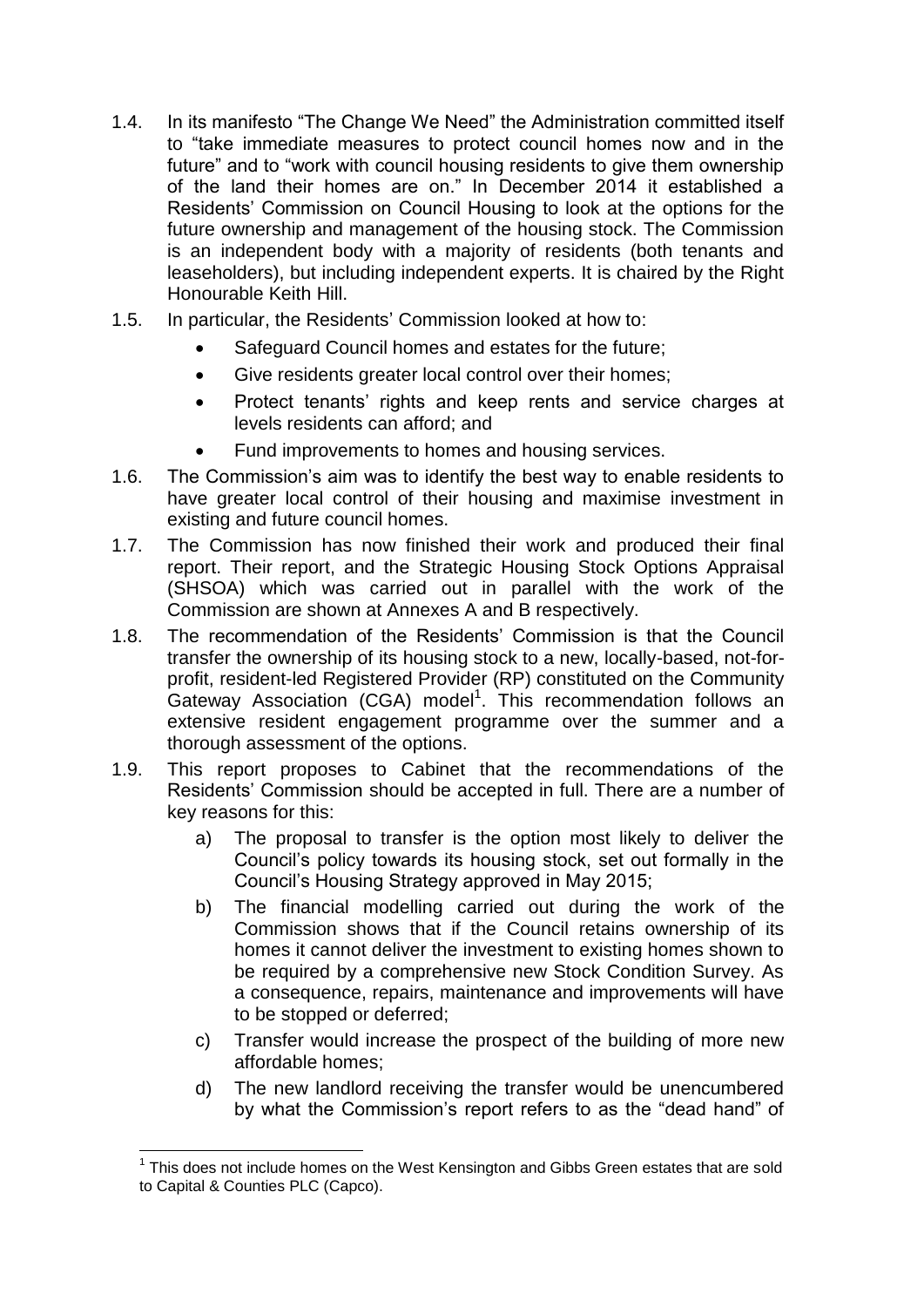the debt cap imposed by Central Government on the Council's Housing Revenue Account and which restricts the Council's ability to invest in new and existing homes;

- e) Transfer to a resident-led body can ensure that the transformation of services to tenants and leaseholders can take place hand in hand with residents taking and exercising control over the development of those services;
- f) Transfer would be designed to protect tenants' rights and level of security and ensure that rents were at least as affordable as they would be with the Council;
- g) For leaseholders a transfer would ensure that necessary repairs and maintenance were carried out and that the value of their home was protected;
- h) In future, plans for investment in or the remodelling or regeneration of estates would be developed by and with residents themselves;
- i) Transfer would bring wider benefits to the community as a whole by providing homes for people in housing need, reducing the cost to the council taxpayer of temporary accommodation for homeless households and bringing benefits to the local economy.
- 1.10. The Commission's achievement has been remarkable and unique. It has absorbed and interpreted a vast amount of complex and technical material, In addition to this though, the Commission has had residents themselves as its driving force and it has conducted its business with a degree of openness and transparency not seen anywhere else.
- 1.11. In coming to its conclusions the Commission has also had to take on board the significant changes to social housing and welfare benefit policy proposed by Central Government during summer 2015 and now before Parliament in the Housing and Planning Bill and Welfare Reform and Work Bill, which were previously not anticipated. These include 1% reductions in social housing rents over each of the next four years; higher rents for tenants with incomes of over £40,000; the introduction of a Right to Buy for Housing Association tenants leading to a requirement on local authorities to sell some vacant properties and pay the proceeds to Government; and reductions in benefits, benefit caps and tax credits. In the case of the rent reductions this has had an important impact on the Commission's recommendations.
- 1.12. From the Council's point of view there have been a number of other valuable benefits from the work of the Commission and the associated Stock Options Appraisal. These include:
	- a) A comprehensive new Stock Condition Survey setting out in detail the investment requirements of council homes over the next 40 years;
	- b) A revised Business Plan for the Housing Revenue Account, taking account of the investment promised for 2015/16 and 2016/17 together with the investment advised in new stock condition information and the fundamental changes to housing finance announced by the Chancellor in the Summer Budget in July 2015;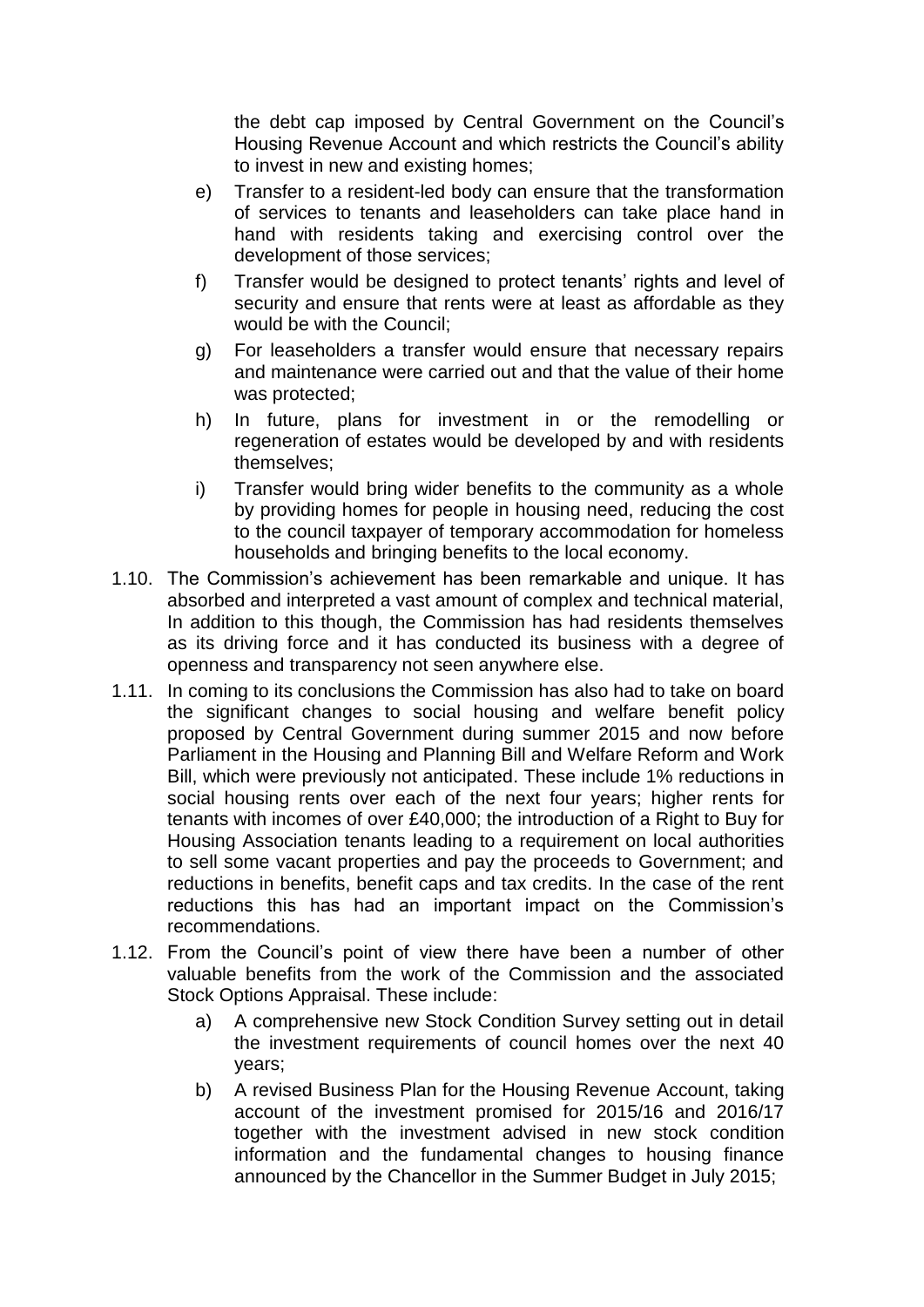- c) A sea-change in the level and quality of resident engagement in the development of housing services, including a new survey of resident opinion and aspiration;
- d) A blueprint setting out a vision for how housing services should be provided in the future.
- 1.13. This report and the various appendices set out the large volume of work needed and the important stages required before a transfer could be achieved. Chief amongst these are the consent of the Secretary of State, together with satisfactory financial arrangements, further consideration by the Council itself of the terms of any transfer and most importantly of all receiving the agreement of residents through a formal ballot. This report invites members to begin this process and to:
	- a) Pursue a stock transfer through consultation with residents, drawing up an offer that could be put to residents in a ballot, entering into discussions with DCLG and the GLA over a transfer proposal and making a formal application to them when it is clear how and when this is to be done. The provisional timetable would be to aim for a ballot in the Autumn of 2016 and a transfer of ownership by Spring 2017.
	- b) Immediately begin a service transformation programme for the housing service, focussed on the requirements of residents and in close consultation with the existing and emerging resident involvement structure.
	- c) Create the organisation capable of becoming the new landlord on the model proposed by the Commission and, now that the work of the Residents' Commission has finished, invite those members of the Commission who wish to do so to form an Advisory Group to advise upon a process for establishing a new landlord, including a Shadow Board.

# **2. RECOMMENDATIONS**

That Cabinet:

### **The Stock Options Appraisal and Report of the Residents' Commission**

- 1.1 Thank the Residents' Commission on Council Housing ("The Residents' Commission") for its report and the time, effort and expertise that has gone into its production.
- 1.2 Note the outcome of the Stock Options Appraisal and the officer comments on it.
- 1.3 Accept in full the recommendations of the Residents' Commission as to the:
	- Future ownership of the council's housing stock;
	- Means of increasing resident control over the ownership and management of council homes;
	- Improvement of services to tenants and leaseholders
- 1.4 In the light of the Stock Options Appraisal and the report of the Residents' Commission, resolve to formally pursue the transfer of the Council's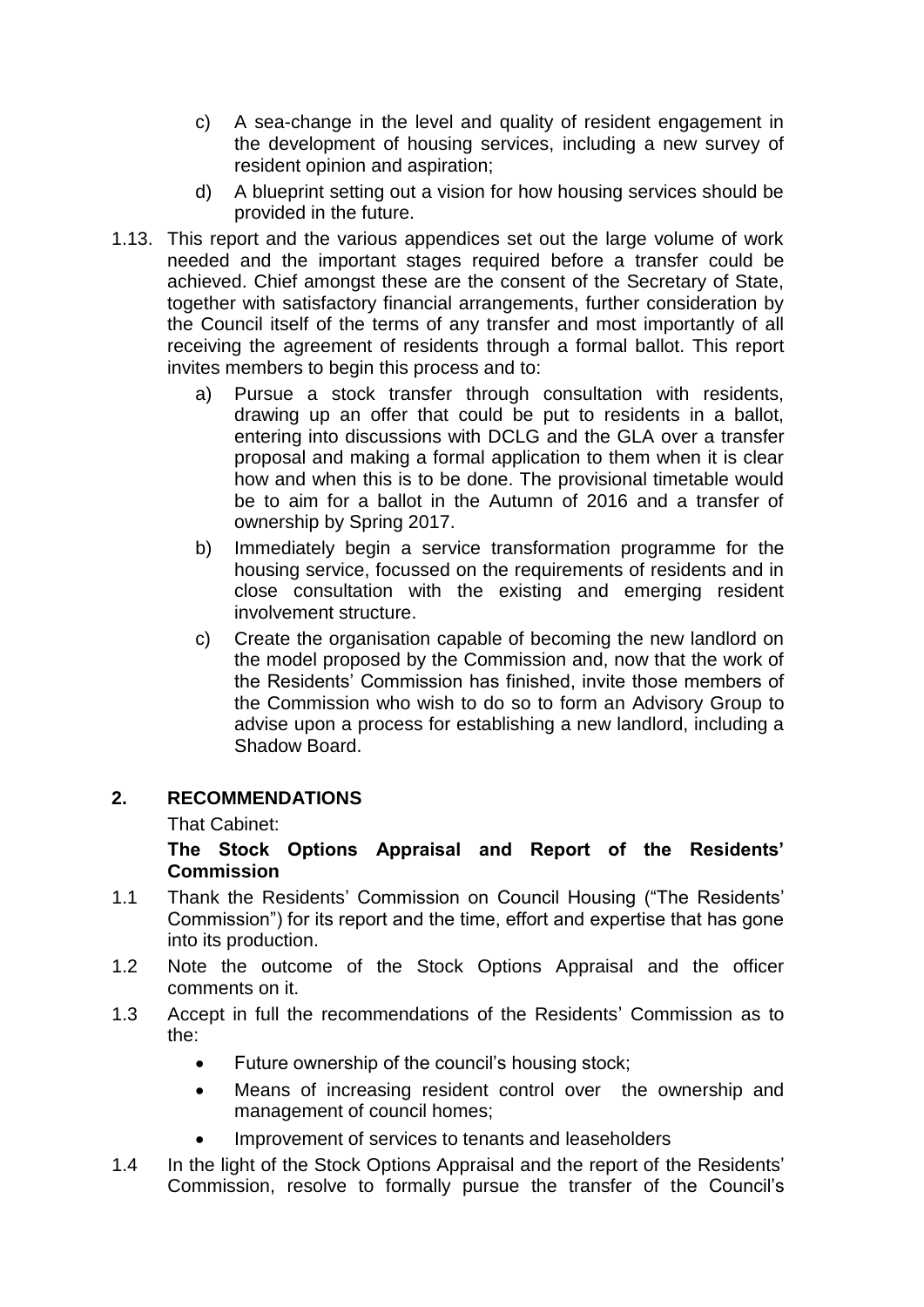housing stock to a resident-led Registered Provider which is constituted on the Community Gateway model.

- 1.5 Note the benefits to residents and the Council arising from the work of the Residents' Commission and the Strategic Housing Stock Options Appraisal and in particular the new Stock Condition Survey, the updating of the Housing Revenue Account Business Plan, and the significant improvement in the breadth and quality of resident involvement in on the development of services to tenants and leaseholders.
- 1.6 Note that the implementation of a stock transfer would be subject to consultation and a ballot of residents, the availability of funding and the negotiation of a satisfactory financial settlement, including on the overhanging debt, the consent of the Secretary of State, and a further decision by the Council itself to proceed.

### **Application for Stock Transfer**

- 1.7 Authorise the Chief Executive, in consultation with the Cabinet Member for Housing, formally to apply to Communities and Local Government (DCLG) and the Greater London Authority (GLA) for approval to commence the preparation for a Large Scale Voluntary Transfer (LSVT) of the Council's housing stock.
- 1.8 Delegate to the Chief Executive the authority to hold discussions with DCLG and GLA in pursuance of the transfer proposal.

### **Transforming Services and Increasing Resident Control**

1.9 Note that the Lead Directors for Housing are initiating a customer service improvement programme based on the Blueprint proposed by the Residents' Commission for the Housing Service and centred on the requirements of customers and increasing resident control over housing services. This programme will be developed in full consultation with residents and is the subject of another report on this Cabinet agenda (Transforming the customer experience of the Housing Service).

#### **New Structures for the Future of Housing**

- 1.10 Delegate to the Chief Executive, in consultation with the Cabinet Member for Housing, the authority to create a new organisation constituted as proposed by The Residents' Commission capable, subject to the agreement of tenants in a ballot, of receiving the transfer of the Council's housing stock.
- 1.11 Invite members of the Residents' Commission who wish to do so to form an Advisory Group to advise on the implementation and planning of Recommendation 2.10 above.

# **Community Benefits, Corporate and Financial Implications**

- 1.12 Note the impact of the Chancellor's announcements in the July 2015 Summer Budget on the HRA Business Plan (and of the Housing Bill and the outcome of the Comprehensive Spending Review.
- 1.13 Note that there will be a corporate impact of a stock transfer; including an impact on the General Fund should it proceed and instruct Officers to report further on this in the report to the Cabinet Member for Housing in March 2016.
- 1.14 Note the potential implications for Council staff should a stock transfer proceed.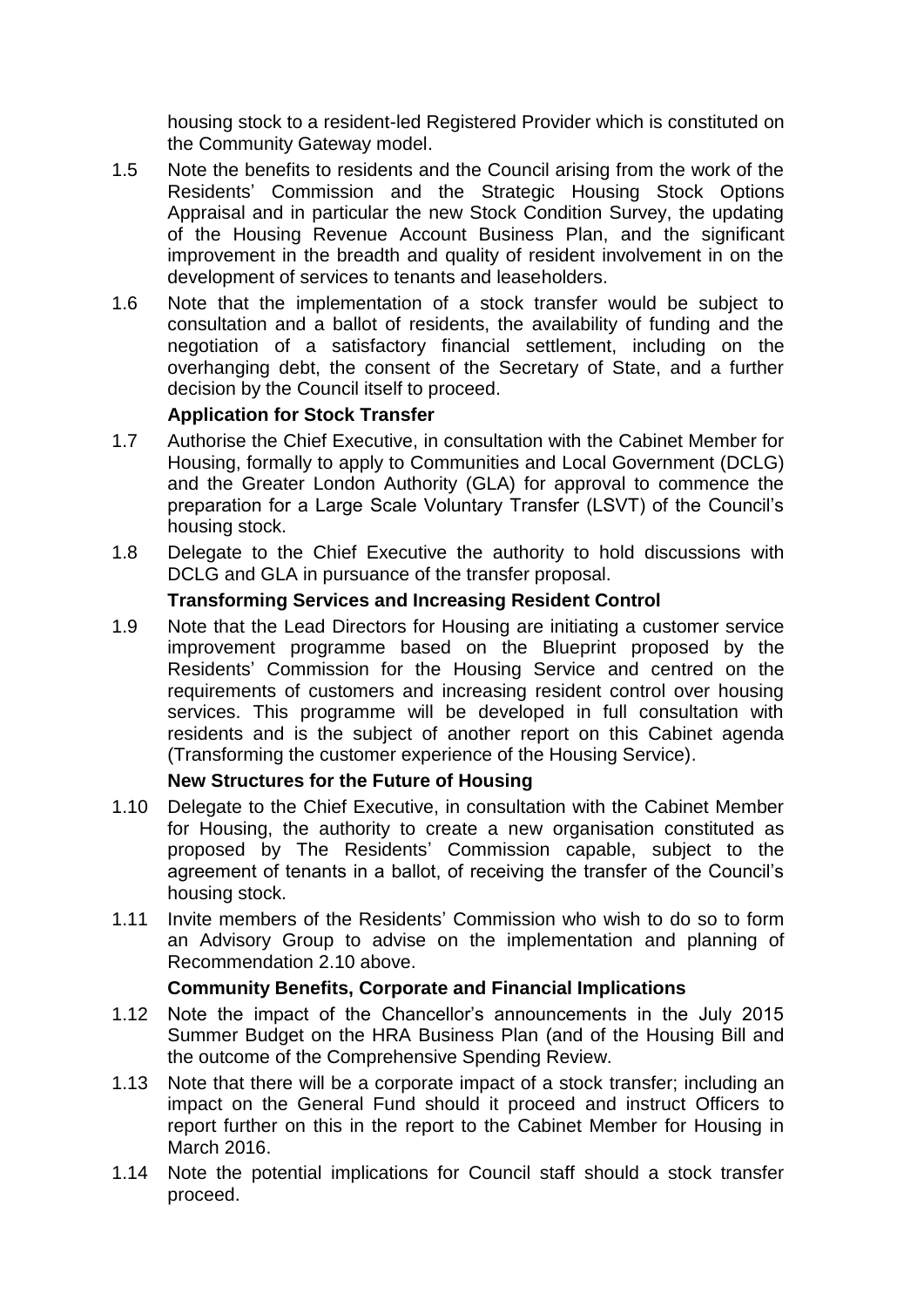- 1.15 Agree an additional budget of £372,000 from the General Fund and £80,000 from the Housing Revenue Account which can be funded from underspends in the Housing Revenue Account and the carry forward of the predicted £245,000 underspend from the Residents' Commission budget for the initial work to develop the business case and the Offer for implementation of the proposals set out in this report for the pursuit of a Large Scale Voluntary Transfer and for a service transformation programme which will fund the programme until March 2016 at which point progress will be reviewed and formally reported to the Cabinet Member for Housing.
- 1.16 Delegate authority to the Cabinet Member for Housing to release a further £778,000 from the General Fund and £125,000 from the Housing Revenue Account to progress beyond the business case to finalise and seek DCLG/HCA consent to a detailed Offer during financial year 2016/17.
- 1.17 Delegate authority to the Cabinet Member for Housing to release up to £500,000 further funding from the General Fund in the event of any significant delays in decision making by the Department for Communities and Local Government.
- 1.18 Delegate authority to the Lead Directors for Housing in consultation with the Cabinet Member for Housing to exercise the option to extend the term of the following five contracts:
	- a) external Independent Tenants' and Leaseholders' Adviser, let to TPAS UK Ltd, to allow for further advice and independent support for tenants and leaseholders in the lead up to a ballot of residents.
	- b) external legal advice, let to Trowers & Hamlins LLP, to allow for further advice in developing the Business Case to be submitted to DCLG and the Offer Document in the lead up to a ballot of residents.
	- c) external property and surveying advice, let to Savills (UK) Ltd, to allow for further advice on the stock condition survey and specialist structural surveys, environmental surveys, periodic updates throughout the programme as required, rights to the data and analysis be available/assigned to any new organisation(s) and their advisers in the lead up to a ballot of residents.
	- d) external financial advice, let to Capita Property and Infrastructure Ltd, to allow for further advice in developing the Business Case to be submitted to DCLG and the Offer Document in the lead up to a ballot of residents.
	- e) external Communications and Consultation Adviser, let to SKV Communications Ltd, to allow for further advice in developing the Business Case to be submitted to DCLG and the Offer Document in the lead up to a ballot of residents.
- 1.19 Delegate authority to the Lead Directors for Housing in consultation with the Cabinet Member for Housing to procure as appropriate and award contracts for the provision of external advice required to progress the programme up to and including a ballot of residents.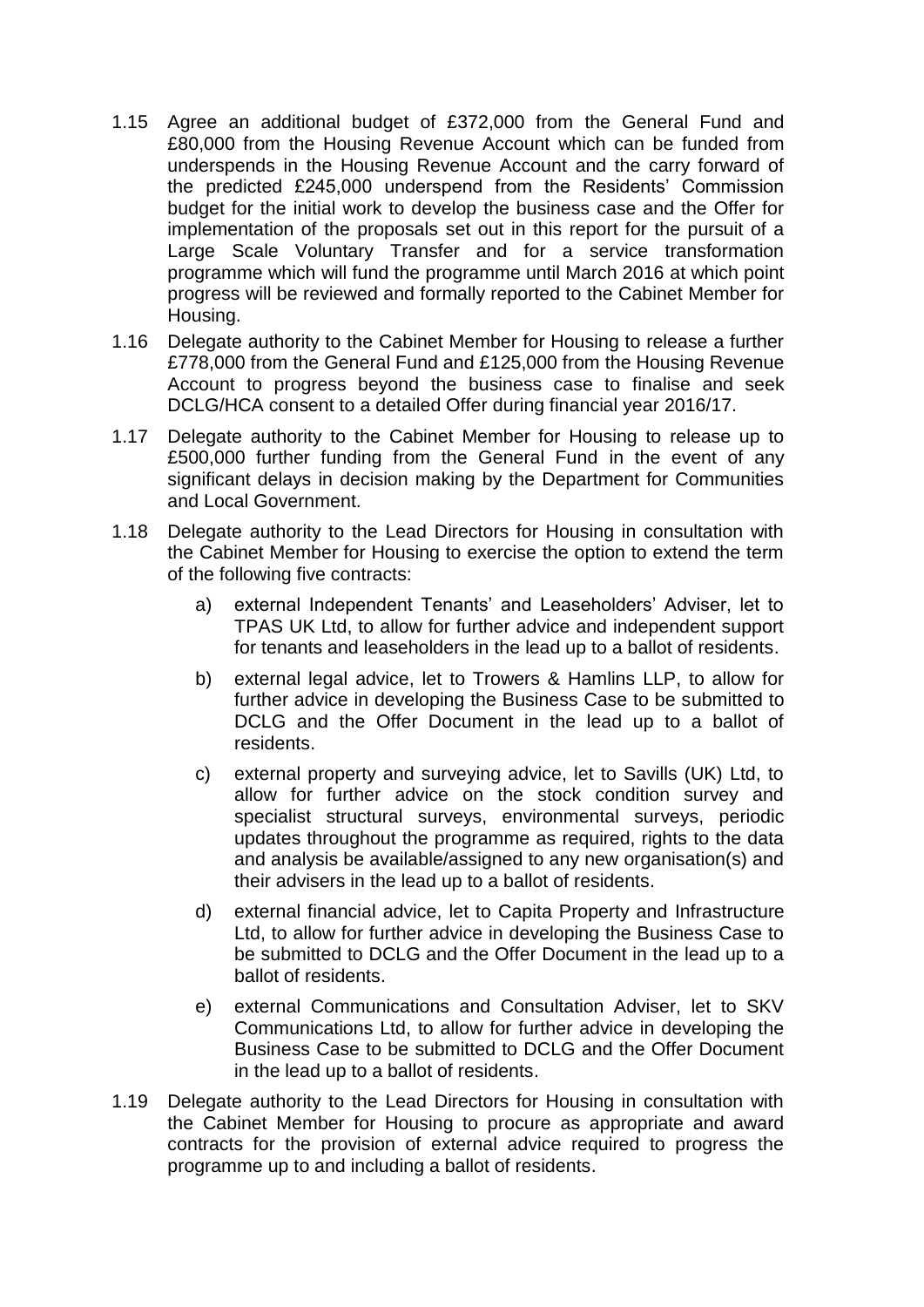### **2. REASONS FOR DECISION**

- 2.1 The Residents' Commission in conjunction with the Strategic Housing Stock Options Appraisal process has identified the transfer option as the most effective way to deliver sustainable housing for the future.
- 2.2 This report recommends that the Council accepts the Commission's recommendations in full and seeks authorisation for a programme of activity to further their implementation.
- 2.3 The technical appraisal carried out by external advisers and validated by officers supports the recommendations of the Residents' Commission.
- 2.4 The decision reflects corporate commitments to put residents at the heart of services, and build on the resident involvement networks that have been successfully expanded and developed over the last 18 months.
- 2.5 The decision will lead to further exploration of the options available to give greater powers to residents of the Council's housing estates across a broad range of areas to deliver the requirements of the Localism Act 2011 where the Council is committed to devolve more control to the community.
- 2.6 The decision will ensure that there is no detriment to tenants and leaseholders in service delivery in future years from the constraints of the financial outlook. A new Registered Provider would be able to both invest in the housing stock at levels that would not be viable if the stock were to be retained and also access funding to increase the provision of affordable housing within the Borough.

### **3. INTRODUCTION AND BACKGROUND History**

- 4.1. On 11 November 2014, the Economic Regeneration, Housing and the Arts Policy and Accountability Committee resolved "*to request the Administration to establish a Residents' Commission on Council Housing to consider the options for empowering residents to take local control over their homes and for maximising investment in existing and new council homes*."
- 4.2. The Council decided on 1 December 2014 to undertake the Strategic Housing Stock Options Appraisal process which would examine the longterm future housing investment needs of its housing stock. In addition to that, the Council agreed to establish a Residents' Commission with an independent chair and 12 members whose membership would have a resident majority. The remit of the Commission was "*to consider the best options for the future of social housing in the borough."*
- 4.3. The Commission was established in February 2015. It has overseen the production of a technical options appraisal report (Annex B) and receiving evidence through public hearings, evidence gathering visits, closed deliberation meetings, training workshops and receiving reports of the stock condition survey and financial appraisal. The Commission has now considered both the technical report's appraisal information and their own findings. As part of the Commission's process, they received advice from an independent tenants' and leaseholders' adviser (ITLA); legal and other experts to help inform their deliberations and process.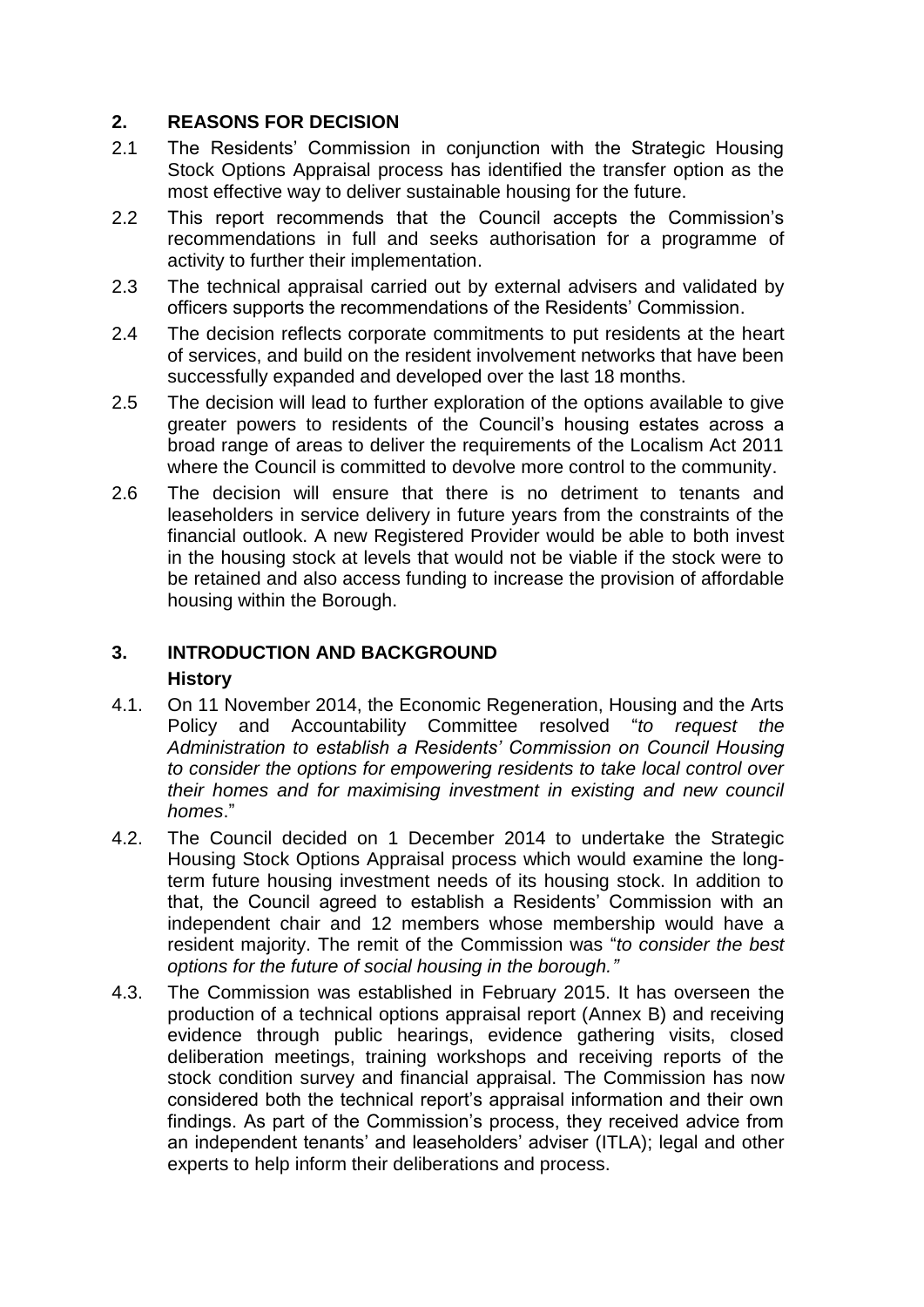4.4. On 3 November 2015, the Commission presented their recommendation to the Economic Regeneration, Housing and the Arts Policy and Accountability Committee for a full stock transfer to a resident-led Registered Provider which is constituted on the Community Gateway Association model as detailed in their report (Annex A). The Commission's decision was based on a comprehensive appraisal of options for the future financing, ownership and management of the Council's homes. Following questions from the Committee and residents, the Cabinet Member for Housing requested officers to consider the implications of the recommendations and formally report to Cabinet for decision at the earliest opportunity.

### **Government policy announcements (Chancellor of the Exchequer's Summer Budget 2015, Welfare Reform and Work Bill, Housing & Planning Bill)**

- 4.5. The Government has adopted a new policy position on social housing and welfare benefits following the Chancellor's Summer Budget 2015 and the proposals outlined in the draft Welfare Reform and Work Bill published in July 2015 and draft Housing & Planning Bill published in October 2015. Among the announcements were the following:
	- a) Reduce social sector rents by 1% each year for 4 years from 2016-17;
	- b) Freeze working-age benefits, tax credits and Local Housing Allowances for 4 years from 2016-17;
	- c) Reduce the Overall Benefit Cap to £23,000 in London and continue the introduction of Universal Credit;
	- d) End automatic entitlement to Housing Benefit for 18-21 year olds;
	- e) Pay to Stay: higher income (>£40,000) social housing tenants to pay up to market rents; and
	- f) Forced sale of higher value council voids.
- 4.6. As detailed in the Financial Adviser report attached at Annex D, the Government has now taken control of rent setting and is legislating to force all social housing rents to reduce by 1% each year over the next four years, meaning the Council will receive £24 million less income over the next four years alone to invest in maintaining and improving homes and estates. The Government seeks to reduce welfare spending by reducing the housing benefit paid for social housing however this rent reduction will force the Council to significantly delay investment in capital works to homes and estates of at least £67 million over that period. This will have knock-on effects for the condition, subsequent viability and availability of the property. Whichever option the Council decides for the future of its housing stock, rents will be similar though there is an opportunity for more investment and new homes from the stock transfer option.
- 4.7. There is no confirmation in the draft Housing and Planning Bill that local authorities will be allowed to retain receipts sufficient to replace the void homes sold, as the money raised is to be used to fund the extension of the Right to Buy to housing association landlords. As such, there is currently no proposal to force housing association to sell empty properties. This would appear to point to a further advantage of transfer, though the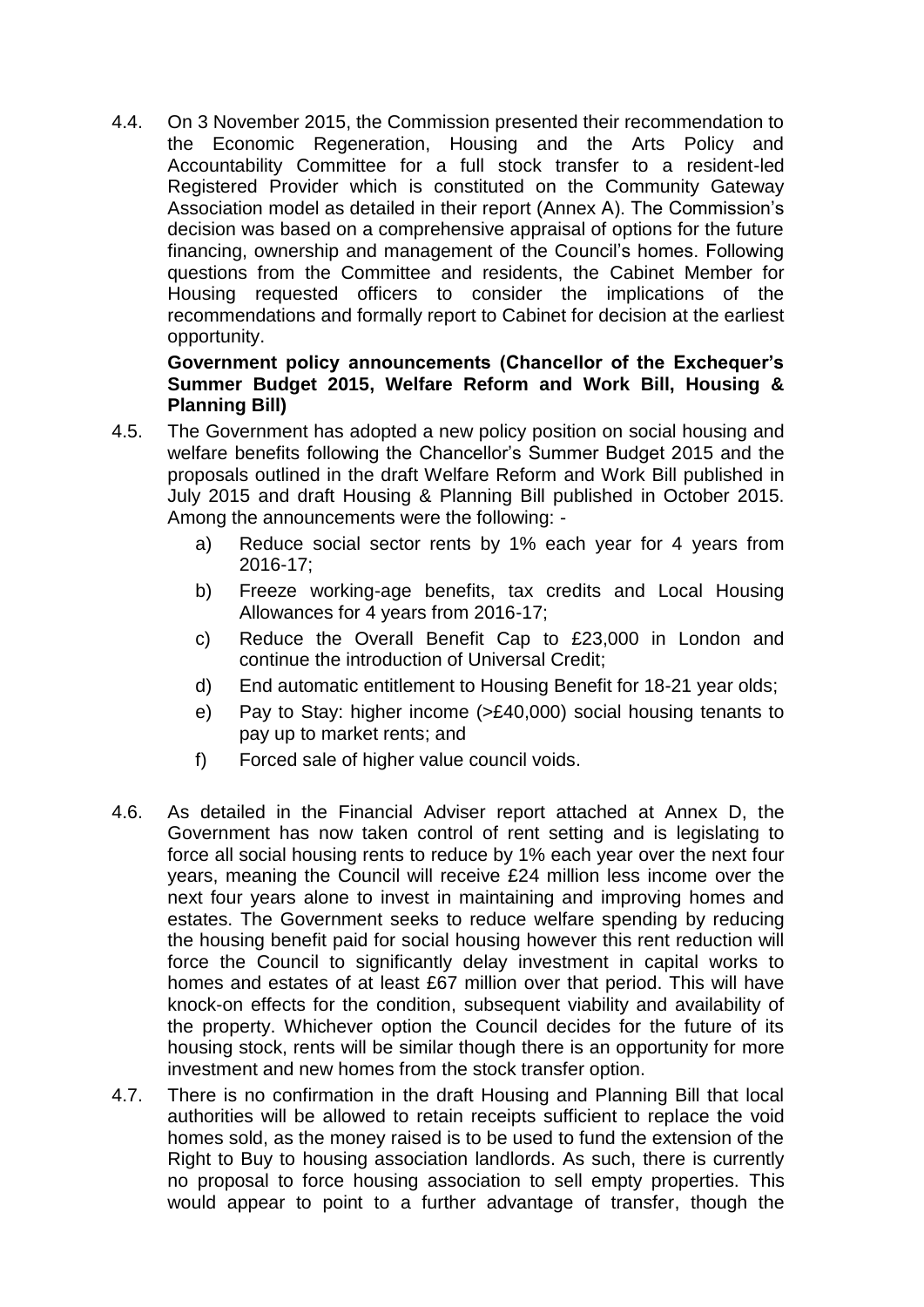Secretary of State would have the power, if he chose to apply the void sale requirement to the transferee landlord. This is reinforced by the proposals on "Pay to Stay", in which the Council would be required to pay the additional income back to the Government while a transferee landlord would be allowed to keep it.

### **Technical 2015 Strategic Housing Stock Options Appraisal report**

4.8. The technical 2015 Strategic Housing Stock Options Appraisal report (Annex B) draws together the current local profile of the borough and its housing stock; ascertains the condition of the stock and how much investment is required to improve and maintain homes and estates. Then details what models of ownership and management – basically stock retention by the Council or stock transfer to a new organisation – need to be considered to secure the investment needed as the basis for the Residents' Commission to make their recommendation.

### **Stock Condition Survey report**

- 4.9. A warrantable stock condition survey was commissioned with Savills (UK) Ltd. to assess the current condition of the Council's housing stock and how much investment is required to maintain and improve homes and estates over a 40-year period. The sample, with +/-4% statistical accuracy, looked at 11.6% of tenanted properties (totalling 1,362 properties), communal areas and various related assets that exist within the stock such as: garages, un-adopted areas, shops, commercial units, hostel and support schemes (The Savills' Stock Condition Survey report is attached at Annex C).
- 4.10. Overall, the condition of the stock is on average good, partly because of the Decent Homes investment undertaken and stock investment since. However it needs significant investment now and in the future to improve and maintain its condition. Over a 40 year period, the investment needs of the stock have been identified as approximately £1.4 billion. This has had a considerable impact upon the recommendation to retain the stock or transfer to a new organisation.
- 4.11. Specialist structural surveys were also conducted by Curtins Consulting Ltd., a sub-contractor to Savills (UK) Ltd., on a sample of high-rise and low-rise blocks to confirm their structural integrity. Given that this was a sample survey, further detailed investigation is required into the level and type of investment required in the future. A provision has been included within the Stock Condition Survey in the interim.

#### **Financial Appraisal report**

- 4.12. A comprehensive financial appraisal was commissioned with Capita Property & Infrastructure Ltd. to validate the existing HRA Business Plan and develop retention and transfer models (the Capita Financial Appraisal report is attached at Annex D).
- 4.13. The report details that the Council had a sound Housing Revenue Account (HRA) 40 year Business Plan approved on 5 January 2015 that could deliver the investment in existing homes to maintain them to a Minimum Letting Standard. However, the changes announced by Government in the Summer Budget 2015 have had a major impact on the position of the HRA. The announcements mean the Council's present HRA investment plans can no longer be funded at their present levels and some of the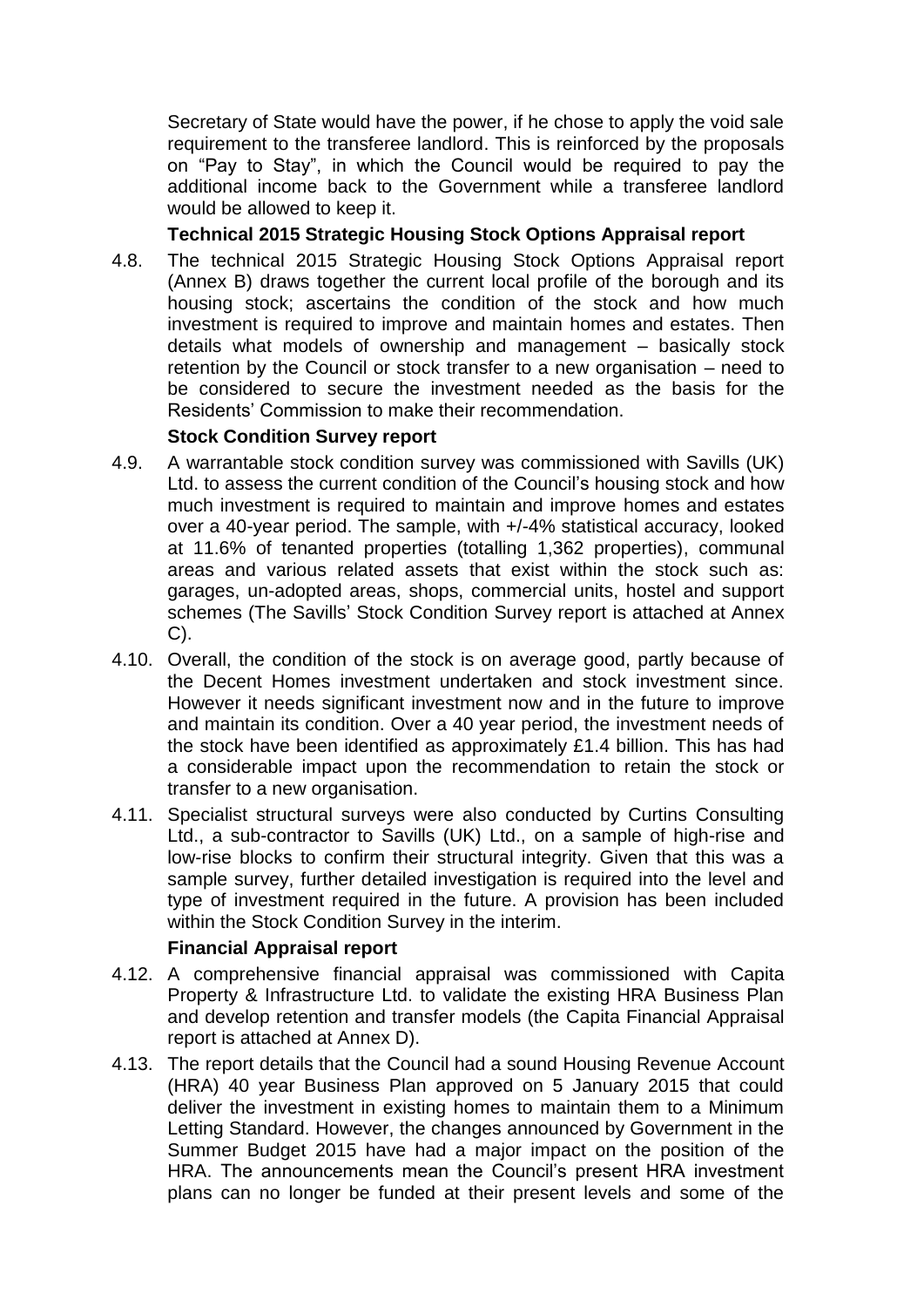necessary major works will have to be re-phased for a later period, scaled down or cancelled altogether. The extent of this investment shortfall is estimated to be at least £67 million over ten years. Consequently, the Council's retention of the housing stock under the current HRA business plan is not a practical option.

- 4.14. The investment position would still be challenging after stock transfer, however, greater investment could be delivered with greater certainty and it would be under greater local control. A stock transfer would see the new resident-led landlord assuming greater control over the investment programme in the existing stock, offering greater opportunities for provision of more affordable housing in the borough and developing the local economy through creation of employment opportunities.
- 4.15. A key advantage of the stock transfer option would be protecting the standard of the investment programme for all homes in the borough, including that achieved by the ALMO up to 2011 as well as safeguarding the estates, maintaining security and affordable rents and giving residents control. If the Council proceed with a potential stock transfer, the Council will need to seek Government support to write-off £208 million of debt plus associated early repayment premia. To do this, the Council will need to demonstrate that the transfer will provide a range of economic, financial and social benefits.

#### **Independent Tenants' and Leaseholders' Adviser (ITLA) report**

- 4.16. In accordance with best practice, an ITLA was appointed by residents with the support of officers to act as independent advocates of the options appraisal process. TPAS UK Ltd. report noted that the process the Council has followed has been a robust and transparent one, with examples of good and best practice evident within some elements of the programme. The elements of good practice are the empowerment of tenants and leaseholders by their appointment to the Residents' Commission and best practice is demonstrated by the transparency of the process in particular the filming of the public hearings and the creation of transcripts of the public hearings which were all available to view and download from the Residents' Commission's independent website which received over 19,000 hits.
- 4.17. The ITLA reported that in the latter stages of the programme, the tenants and leaseholders' awareness increased and at the conclusion of the programme, evidence from the sample opinion survey of tenants and leaseholders' conducted by TPAS suggested that 34% of tenants and leaseholders' were aware of the Residents' Commission programme.
- 4.18. From results of the sample opinion survey, created by the Residents' Commission, and carried out by TPAS, it is clear that the satisfaction levels amongst tenants and leaseholders about their location (78%), and the quality of their home (58%) are comparatively high. Tenants and leaseholders were particularly satisfied about the location of their homes, with the proximity to transport links and shops, a clear advantage. The feedback regarding the quality of their immediate neighbourhood (48%) and housing service (51%) is reasonable, but not as good as high performance benchmarks of other social landlords in London. Further detail is provided in their report at Annex E.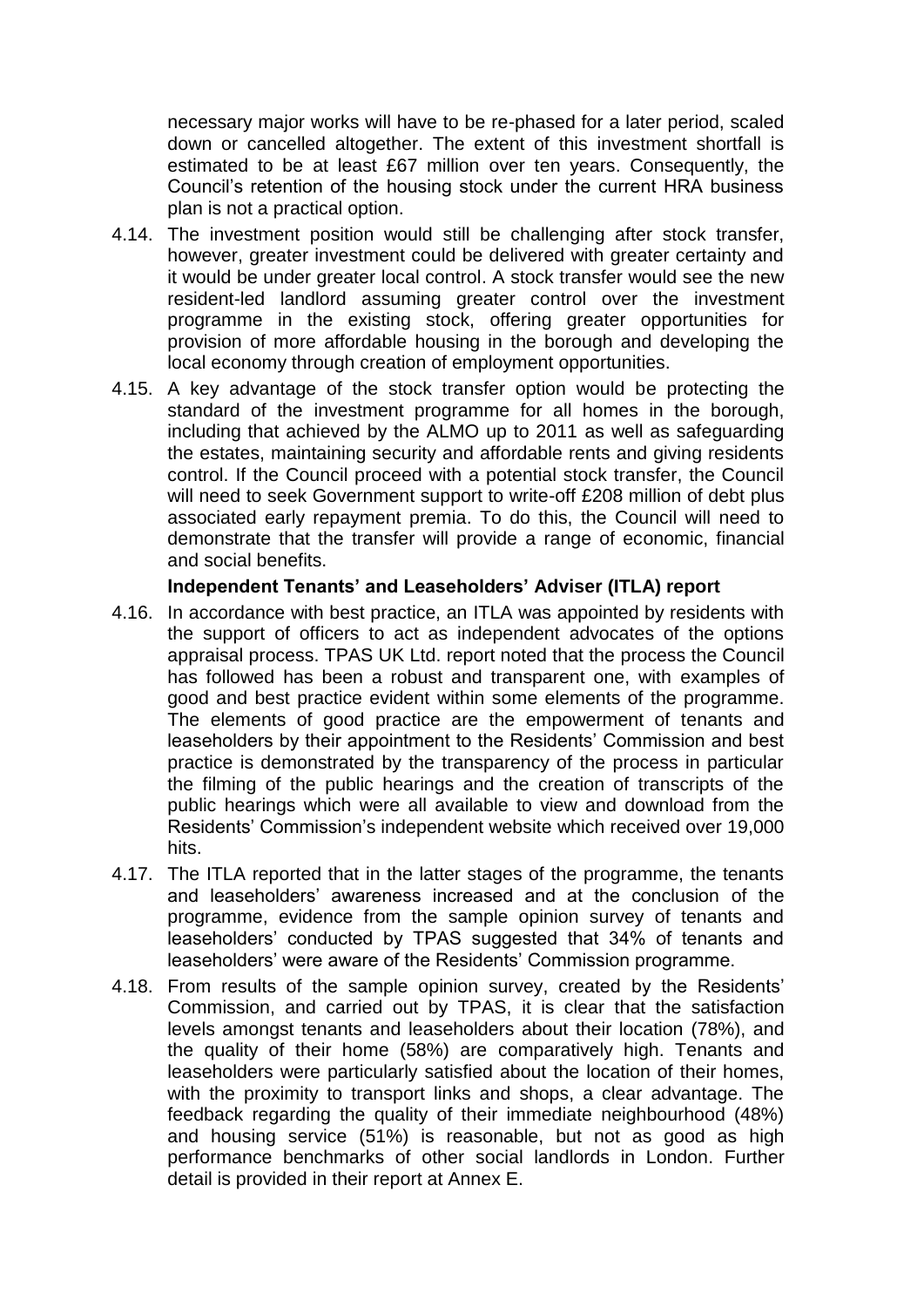### **Summary of Residents' Commission findings**

- 4.19. The Commission's recommendations are as follows:
	- a) That the Council should take the immediate necessary steps to prepare for a large scale voluntary transfer of its stock of council  $h$ omes<sup>2</sup> to a new organisation that would be a locally-based Registered Provider with a constitution based on the 'community gateway' model*.*
	- b) That the Council should draw up a timetable setting out a programme of actions to achieve the transfer of ownership to the new organisation subject to the outcome of a formal ballot of council tenants.
	- c) That the Council should draw up a programme of engagement with tenants and leaseholders living in council homes to ensure first, that they receive full and prompt information about the proposed transfer and the programme leading up to it, second, that they have every opportunity to get involved in preparations for the transfer including discussions about the constitution of the new organisation and the 'offer' to residents and third, that they are in a position to make an informed choice if and when asked to vote on the proposal.
	- d) That the Council should enter into discussions with the GLA, DCLG and HM Treasury to establish the terms on which its transfer application might be approved.
	- e) That the Council should at an early stage make arrangements for the establishment of a 'shadow' Board for the proposed new organisation to ensure that its legal structure of membership and governance, its identity and values, financial viability, business plan, operational model and communications strategy can be given clear direction.
	- f) That the Council should carry out a study of opportunities to deliver new homes and community-led regeneration that will provide resources to support the business plan of the new organisation while simultaneously helping to meet the aims of the Council's Housing Strategy and local residents' aspirations.
	- g) That the Council should initiate a programme of improvement and transformation for housing services guided by the principles developed by the Commission as a 'Blueprint' for a new housing organisation.

# **5. THE OPTIONS**

5.1. The options are detailed in the technical 2015 Strategic Housing Stock Options Appraisal report attached at Annex B.

l  $2$  This does not include homes on the West Kensington and Gibbs Green estates that are sold to Capital & Counties PLC (Capco).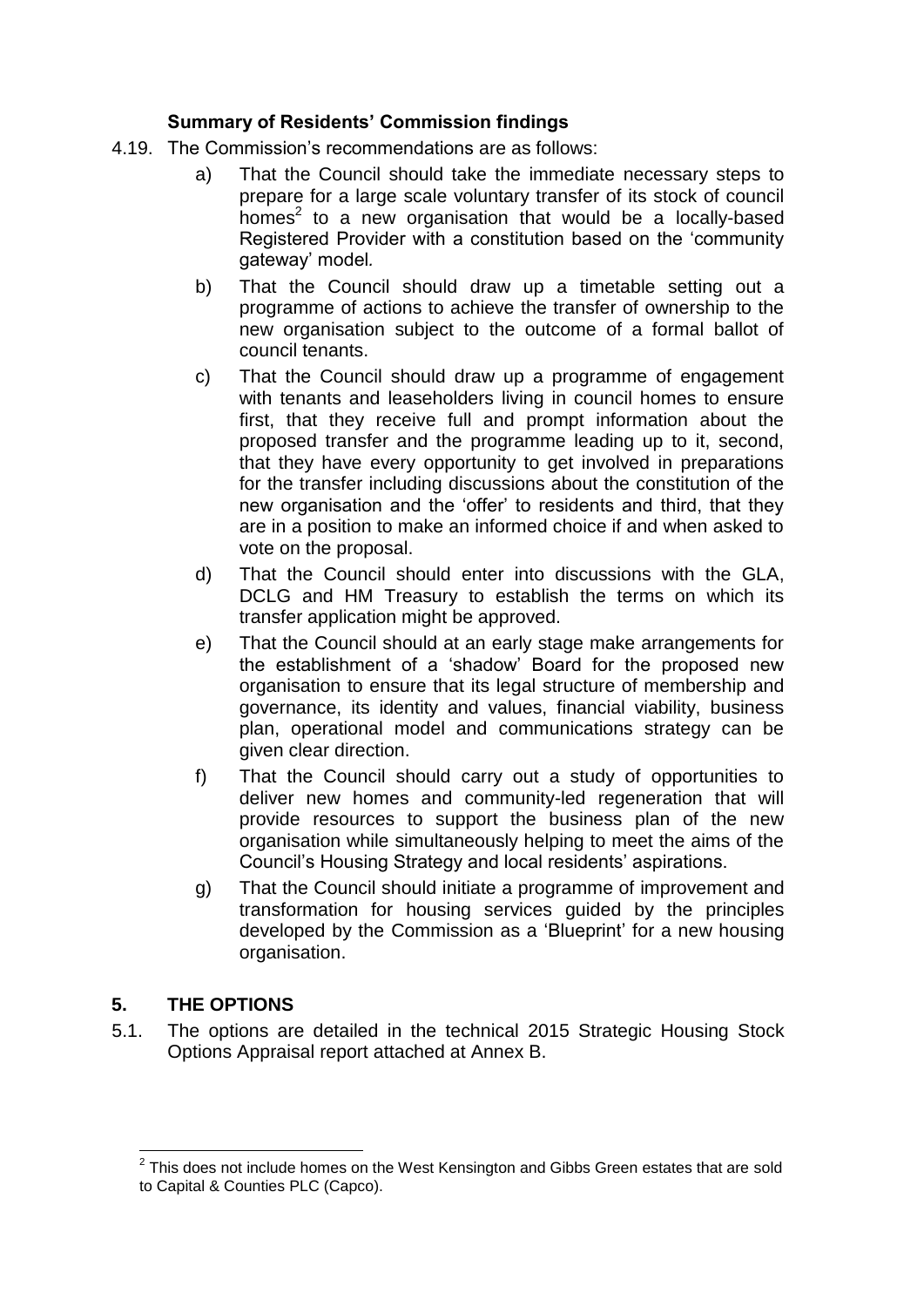### **6. PROPOSAL**

l

### **Accepting the Commission's Recommendation**

- 6.1. The Residents' Commission has made a recommendation *"that the Council should take the immediate necessary steps to prepare for a large scale voluntary transfer of its stock of council homes<sup>3</sup> to a new organisation that would be a Registered Provider with a constitution based on the 'community gateway' model."* It is proposed that the Council accepts this and other recommendations in full.
- 6.2. The Council now faces a major challenge in relation to the long-term viability of its HRA, and the full implications of the Summer Budget proposals and other recent legislative changes are not yet known. There is considerable pressure for additional affordable housing. The residents' survey conducted by the Residents' Commission found that 79% of residents surveyed want more control over decision-making and that there is a desire from residents for more local self-determination in the management of their homes and the development of services.
- 6.3. The options appraisal considered the condition of the stock and its investment needs in the context of the projected levels of income and the impact of the debt cap. It was concluded that should the council continue to be the landlord and own the homes, then over the next 10 years:
	- a) There will be a shortfall of at least £67 million and the Council will not be able to deliver the full range of works identified by the stock condition survey at the time they are required. Investment in homes, neighbourhoods and services will be reduced and delayed. This is likely to make the HRA business plan more volatile in the medium to long term.
	- b) Further efficiencies will be required to balance the HRA business plan, to maximise revenue contributions to capital investment and reduce the investment gap.
	- c) There is little financial capacity for the delivery of new build homes, which in turn will reduce the economic stimulus that the council can offer and the choice of homes available to tenants.
- 6.4. The council has prioritised investment into sustainable housing stock by achieving efficiency savings and securing savings from procurement exercises. Despite this, the central issue continues to be the council's limited resources and the operation of the debt cap is incompatible with the investment needs of homes and neighbourhoods in the medium term. Therefore there continues to be compelling evidence to support the case for pursuing stock transfer to a not-for-profit Registered Provider that would not be subject to the same financial restrictions as the council.
- 6.5. The transfer proposals mean that ownership of the Council's homes would transfer to a new locally-based, not-for-profit Registered Provider, who would become the landlord in their own right. The Commission selected transfer as their preferred option because this could achieve a number of benefits including:

 $3$  This does not include homes on the West Kensington and Gibbs Green estates that are sold to Capital & Counties PLC (Capco).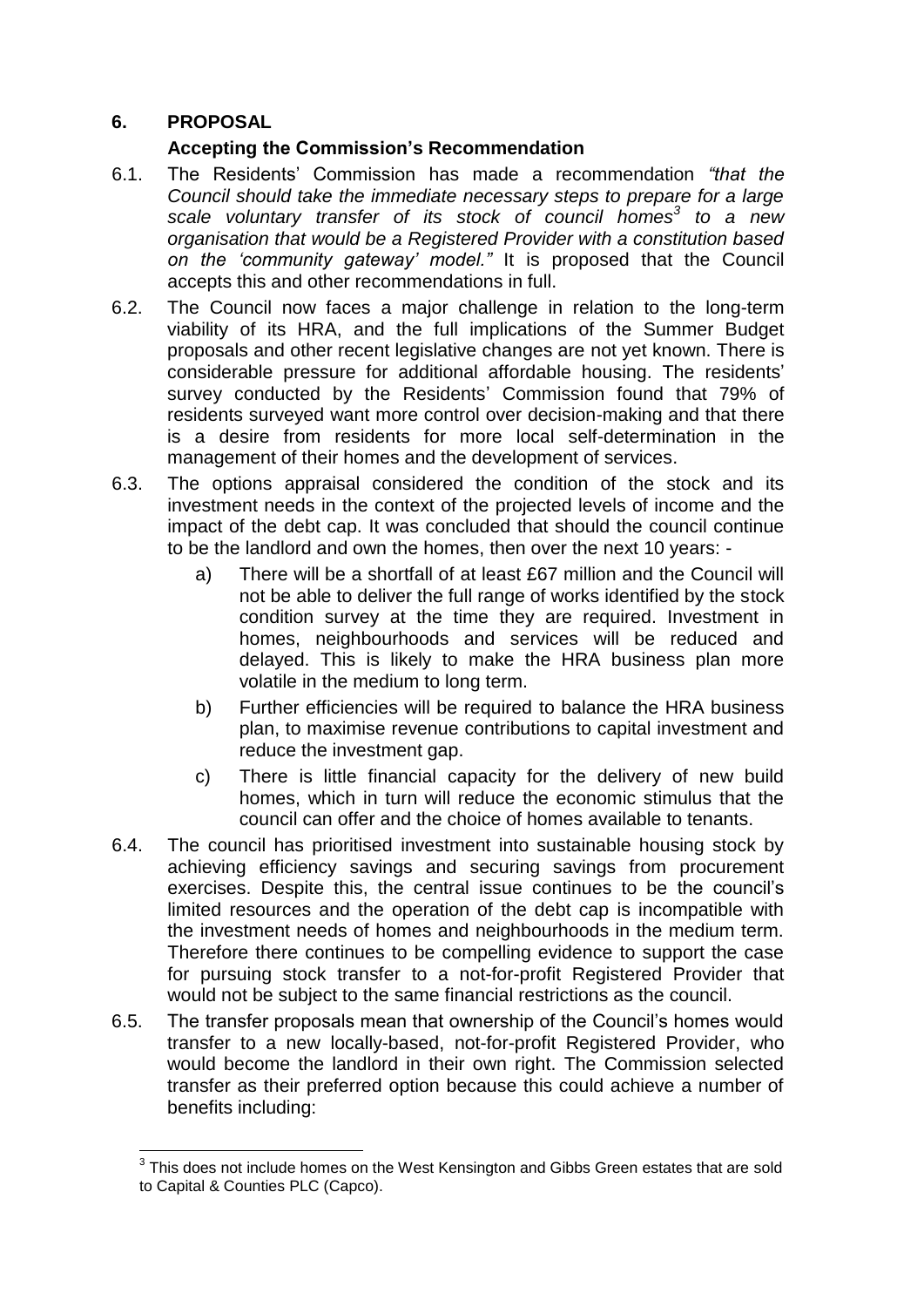- a) Enabling the new landlord to invest in homes and neighbourhoods when it is required avoiding the deferral and delay of works that might occur if the Council retains ownership of the stock.
- b) Delivering a solution that means that all homes owned by the new Landlord across the borough would be in the ownership of an organisation whose constitution would preserve resident control.
- c) Joining social housing services up across the borough, the new landlord would be a Registered Provider making the homes and estates more consistent with other RPs.
- d) Enabling residents to be fully involved in the decision-making of the organisation.
- e) Generating economic growth through the construction of new homes.
- f) Enabling more capital receipts and resources from sales to be kept locally.

# **Application for Stock Transfer and the Process**

- 6.6. The decision to transfer its housing stock lies not entirely with the Council. Tenants would need to be consulted and then their final view ascertained by a formal ballot. Additionally, Secretary of State's consent will also be required.
- 6.7. The recommendation in this report is therefore that the Council should begin producing a business case and an offer document for initial discussion with and approval by DCLG as a basis of consulting with its tenants on stock transfer leading up to a ballot. If the ballot result is positive, then a fully informed decision to transfer could be made. The process could be halted at any time if it became clear that a transfer could not be achieved.
- 6.8. A key consideration for the Government will be delivery of new affordable housing. To that end, the new landlord may consider options that include a mixture of cross-subsidy from market housing to affordable housing and some regeneration. However, the report of the Commission makes it clear that this would only be at the instigation of residents themselves via their control of the new landlord. The Commission's report suggests that an initial aim would be to build at least 500 new homes on what is currently HRA land.
- 6.9. There are risks to the successful completion of the transfer in terms of Ministerial consent; availability of private finance, tenant support for the proposal and challenging timescales.
- 6.10. The Secretary of State will not grant consent unless a transfer application has been approved in advance of the Council proceeding to full consultation with tenants. If the Council's application is approved the Government will expect full consultation and a ballot of all tenants before transfer can proceed. Government approval of the process would be required to allow the Council to access the overhanging debt write off it requires.
- 6.11. The Council will need to request the Government to write off a substantial amount of its housing debt, estimated to be £208 million plus debt premia. The Council will be expected to maximise the value of its housing stock to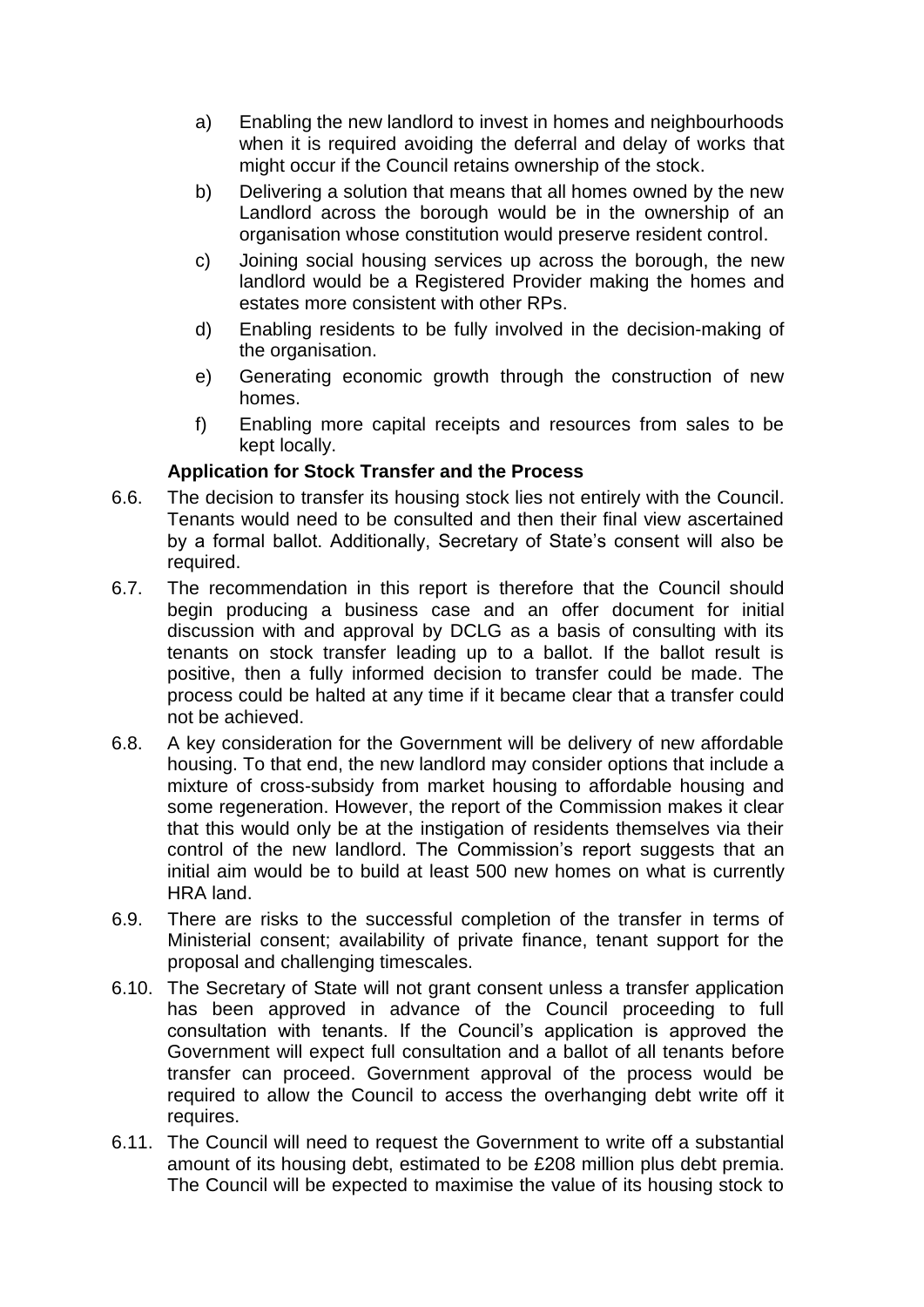reduce the level of overhanging debt required to make the transfer viable. The Government will expect to see evidence of this in the Council's application to transfer its homes.

- 6.12. The Council can only submit its application to transfer its homes once a new Housing Transfer Manual for transfers beyond March 2016 is published. Officers are aware that a number of other local authorities are currently assessing the case for stock transfer of their homes at this time including Barnet Council, whose stock is currently managed by an ALMO, Barnet Homes Ltd. Officers anticipate the Government will issue a Housing Transfer Manual and the Council will need to be in a position to submit an application for the Transfer Programme immediately.
- 6.13. If the Council's transfer proposal is approved by a majority of tenants who vote in a ballot, the Council will then need to ensure that the new landlord is registered with the Homes & Communities Agency (HCA). Again, if the Council is to meet challenging timescales for completion of the transfer it should start to establish Shadow Board and governance arrangements as soon as possible following the ballot. The HCA registration process cannot begin however until permission has been granted to start the consultation process. To meet the timescales, work would need to commence before the outcome of the ballot is known, but this is now common practice.

#### **Transforming Services, Increasing Resident Control & New Structures for the Future of Housing**

- 6.14. The Residents' Commission made a recommendation *"that the Council should initiate a programme of improvement and transformation for housing services guided by the principles developed by the Commission as a 'Blueprint' for a new housing organisation."* It is proposed that this recommendation be accepted.
- 6.15. The Housing Service is currently scoping a customer service improvement programme to capture, progress and monitor all service improvement projects across the service.
- 6.16. A Programme Board made up of the Housing Directors will help the Housing Service to identify workstream and project priorities for effective decision making. As well as improving the co-ordination of existing improvement work, this programme will also be a vehicle through which to channel useful ideas and insights for service improvement that come from residents and council officers in a structured manner. The programme will help to form a culture of continuous improvement and performance management to improve and transform housing services for residents.
- 6.17. Funding is likely to be required to resource project management expertise to deliver the improvement projects and/or specific skills required to meet the needs of the Housing Service following a review of the customer service improvement programme and agreed strategic priorities subject to another report on this Cabinet agenda (Transforming the customer experience of the Housing Service). This programme of review and transformation will need to ensure that integration between Housing and other services, for example Adults' Services, is maintained and enhanced.

#### **Community Benefits, Corporate and Financial Implications**

6.18. This report proposes that the transfer of the Council's homes to a new landlord would greatly benefit existing tenants and leaseholders. However,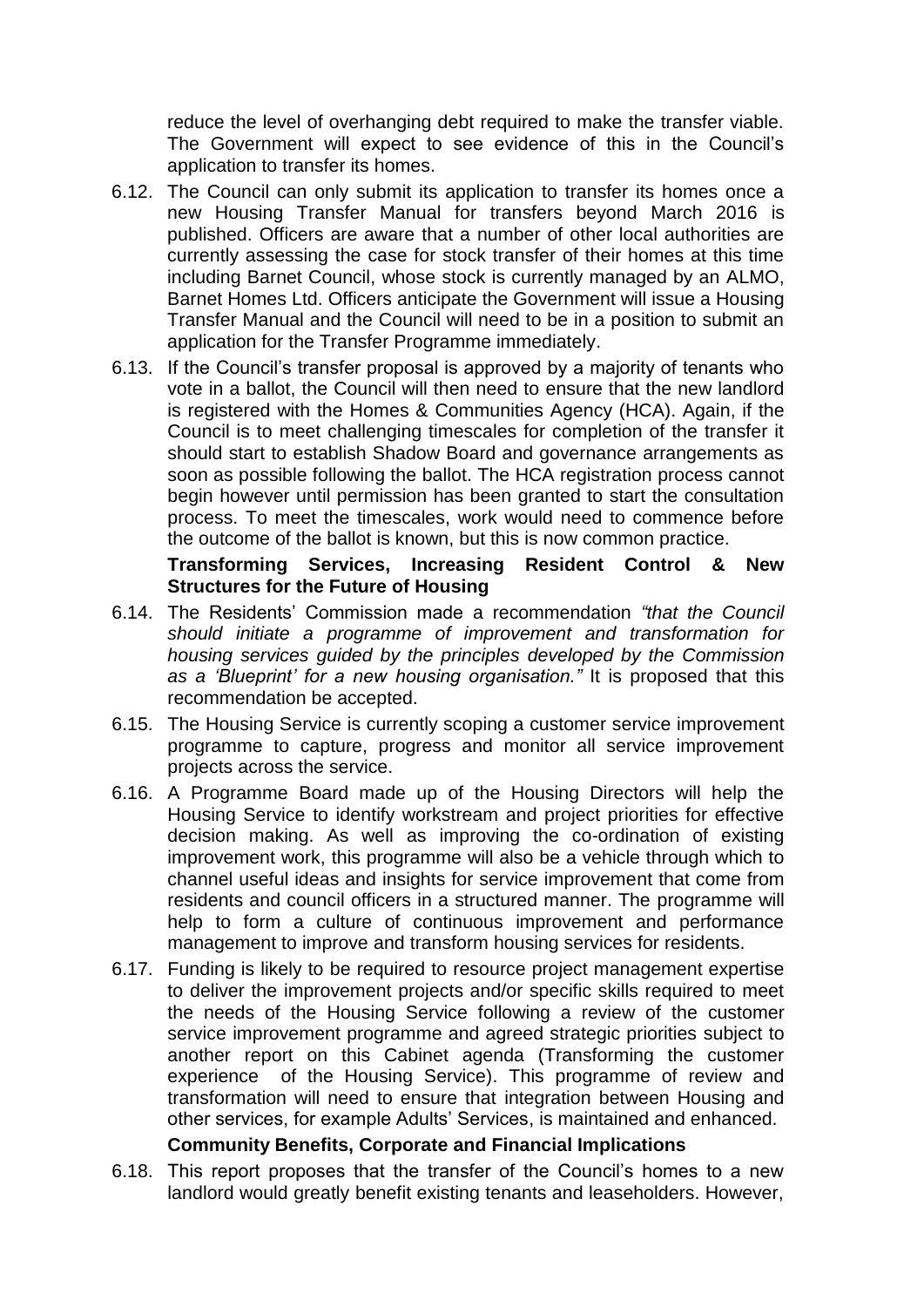there are also a number of significant benefits which would accrue to the community as a whole.

- 6.19. The building of new affordable homes would be of benefit to those residents of the borough who are in housing need now or in the future but who are not currently residents of council homes. This development will be sustainable by the new landlord as they will have access to private funding and development will be planned and led by residents.
- 6.20. The shortage of affordable homes means that the Council, through its General Fund, is forced to incur significant and growing costs in providing temporary accommodation for homeless households that it would not need to incur if more, permanent affordable homes were available after a transfer. To illustrate the financial effect of this, the average annual net cost to the General Fund of keeping a family in a bed and breakfast hotel is £10,000.
- 6.21. It is likely that some at least of the new homes provided would be for sale or part-sale. This would meet the aspirations of borough residents who are not council tenants but who would not otherwise have the opportunity to buy their own home.
- 6.22. It is clear from the report of the Residents' Commission that investment in existing council homes cannot be sustained at an adequate level if the Council retains ownership. This would lead eventually to an effective loss of the current quantum of good quality affordable housing in the borough and hence deprive homeless households and people in housing need in the community at large of the opportunity to access an affordable home.
- 6.23. The new landlord would also have the opportunity to retain Right to Buy receipts in the borough ring-fenced to fund replacement homes and thereby have more sources of funding to build new homes. The building of new homes and sustaining the current stock of council homes in good condition will have important knock on benefits for residents and will support lower paid service work, which is essential to sustain the local economy. There is clear evidence that having access to suitable accommodation which is affordable has beneficial effects on the health (including mental health) of occupants, upon educational attainment and upon success in gaining and keeping employment. Conversely, the lack of such accommodation acts as a barrier to a good quality of life, with associated costs to the council tax payer and to the public purse as a whole.
- 6.24. The creation of a new social landlord in the borough on the model proposed free of some of the restrictions placed on the local authority, will have a number of direct benefits for the community, including the creation of local job opportunities, support for the voluntary sector and the building of community cohesion and social inclusion.
- 6.25. A significant factor for the council of a stock transfer will be the future of activities currently performed by the council on behalf of the HRA, for which the latter pays the general fund a recharge. The recharges of around £6.5 million of central support costs and SLAs from the HRA to the General Fund cover the provision of services including: Corporate finance and treasury management, ICT, HR, Corporate and Commercial Property,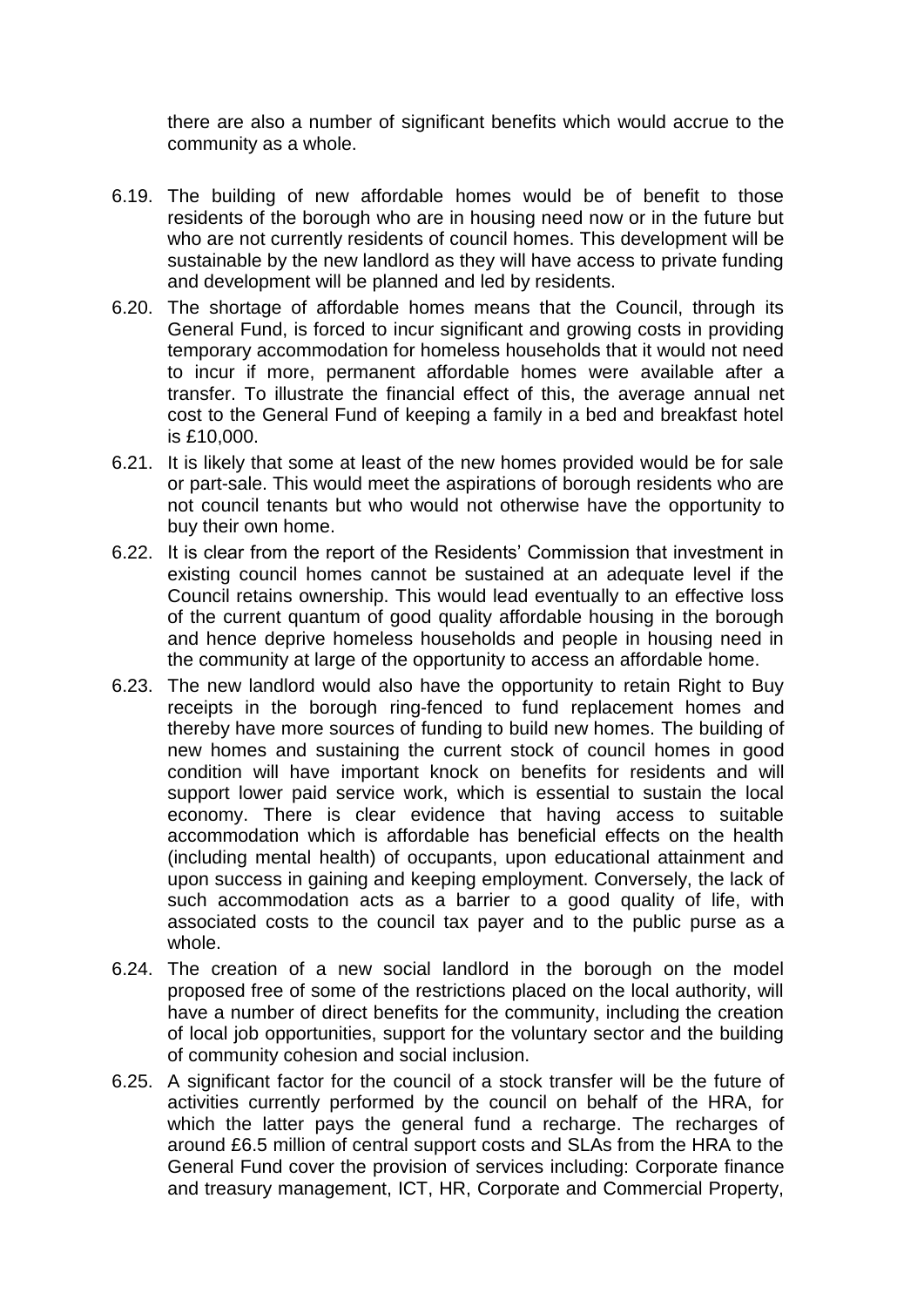Legal Services, Communications and Democratic Services, some of which are shared services.

- 6.26. A preliminary corporate impact assessment has been produced detailing the implications of transfer and it is unlikely that many of the council's staff providing these services to the HRA will qualify for Transfer of Undertakings and Protection of Employment (TUPE) and therefore transfer to a new landlord. This is because the majority of the staff in these services do not dedicate 50% or more of their time to providing services to the council's Housing Service. Back office functions that do not move to the new landlord through TUPE will face one of two options. If the new landlord does not want to procure these services from the council, they would need to be reduced within the council to reflect the lower level of activity following the transfer of the HRA. Or, the functions can continue to be performed by the council for the new landlord in return for payment much as the council does for some schools that left local authority control to become academies. It is likely that a combination of both these eventualities would occur. Contracts have been assumed to novate directly to the new landlord in the event of transfer however this will be confirmed in the detailed corporate impact assessment in the New Year. Other areas of financial implications such as unfunded pension costs will be considered as part of the detailed Corporate Impact Assessment that would be conducted early in 2016.
- 6.27. At the outset of the Strategic Housing Stock Options Appraisal a programme budget of £1.5 million was identified within the General Fund Reserves. Upon completion of this first phase there is a forecast underspend of £245,000.
- 6.28. After carrying forward the predicted underspend, an additional budget of £372,000 from the General Fund and £80,000 from the Housing Revenue Account to 31st March 2016 will be required to develop the business case and Offer, at which point progress will be reviewed and formally reported to the Cabinet Member for Housing. The report then asks for authority to be delegated to the Cabinet Member for Housing to release a further £778,000 from the General Fund and £125,000 from the Housing Revenue Account to progress beyond the business case to finalise and seek DCLG/HCA consent to a detailed Offer during financial year 2016/17.
- 6.29. If there are significant delays in decision-making within DCLG, it is possible that up to an additional £500,000 may be required.
- 6.30. The Council will need to consider projected costs to the General Fund within the context of potential economic benefits to the borough arising from stock transfer detailed in paragraphs 6.18 to 6.24.
- 6.31. The Financial Appraisal has identified that a stock transfer would likely offer more affordable housing for the borough, reduced homelessness costs for the council and improved opportunities for residents and businesses in the borough.
- 6.32. It is also important to note that upon transfer, a residual retained HRA for West Kensington & Gibbs Green Estates would remain preventing closure of the HRA (which is normally expected following transfer), even though the Estates are sold and therefore any reserves would not accrue to the Council's General Fund. The opening HRA reserve balance as at 1 April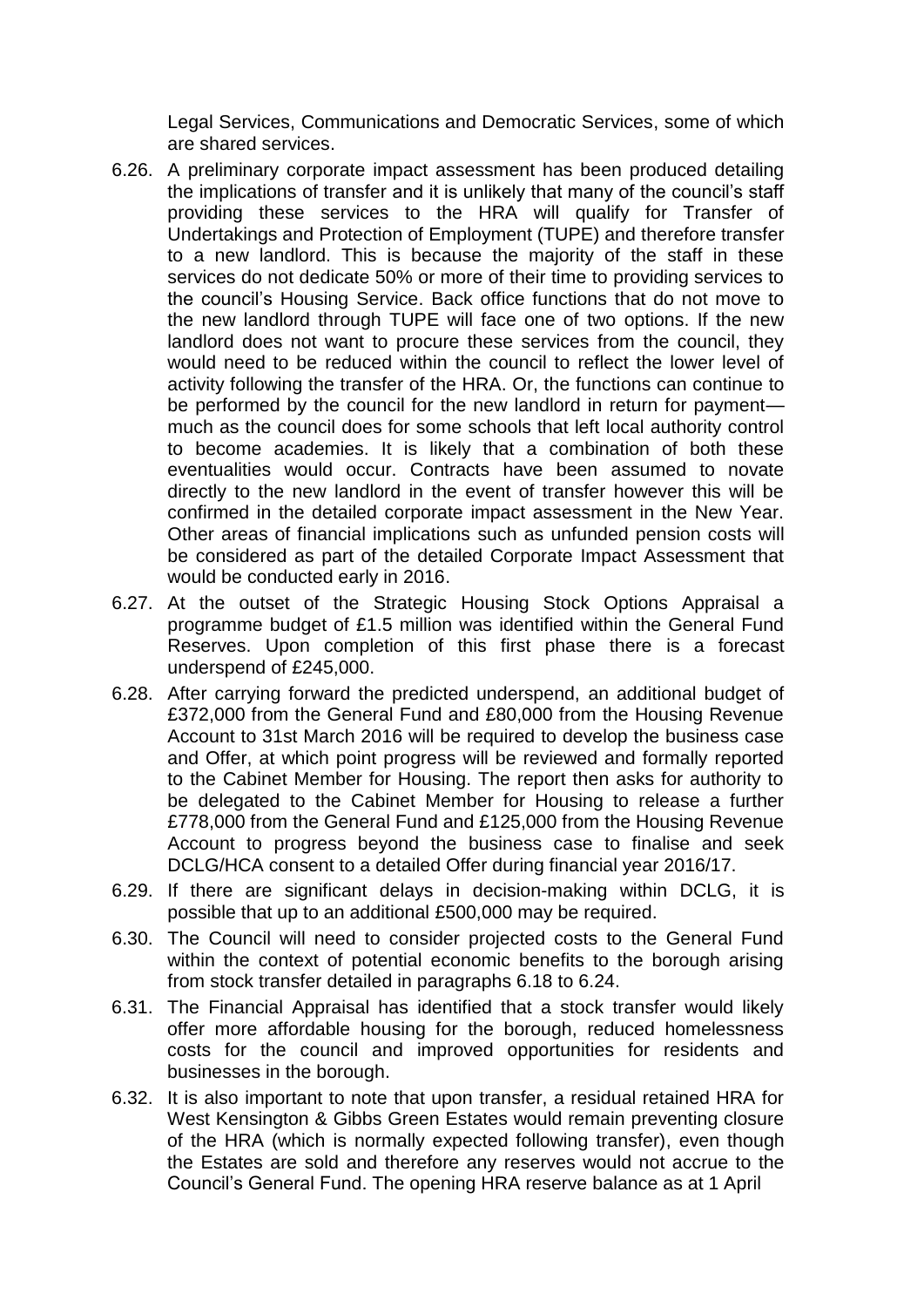2015 was £13.17 million and current modelling shows that by April 2017 this could be around £11.5 million.

6.33. Expert advice will be required to support the development of the business case and Offer; contracts for the Strategic Housing Stock Options Appraisal included a provision for extensions to allow continuity of advice should stock transfer be recommended. Contracts were let for legal, financial, communications, property and independent residents' advisers. It is therefore necessary to seek to extend the external advisers' contracts for the next stage or to reprocure such advice should contract extensions not be agreed with incumbent advisers.

# **7. COMMUNICATION & ENGAGEMENT**

- 7.1. The formal communication and engagement with tenants and leaseholders commenced in January 2015 with the Cabinet Member for Housing writing to residents explaining the establishment of the Residents' Commission and inviting residents to apply for represent their community on the Commission.
- 7.2. The communication methods were comprehensive, enabling people to receive information and respond in a variety of ways including via the Council's website, the Commission's dedicated website, email, telephone or postal returns. Information about the Commission and SHSOA was provided through monthly newsletters, face-to-face contact opportunities for established resident groups, tenant and leaseholder conferences, estate visits, sheltered housing coffee mornings and monthly briefings for staff across all housing offices.
- 7.3. The engagement programme also invited residents and other stakeholders to express their views on current service provision and their top service priorities. This information will be taken into account in future service design and in identifying priority areas of focus by the customer service improvement programme.
- 7.4. From a low base, there have been major gains in resident involvement and knowledge because of the work of the Commission and parallel work by staff. A Residents' Survey indicates that residents love living in Hammersmith & Fulham and are generally content with their homes. Residents think the Housing Service is "OK" but could be greatly improved and there is some support for regeneration as long as it is resident-led. Noting the low base of resident engagement and awareness at the outset, which has now increased to 35%. There have also been 19,000 hits on the Housing Commissions website indicating a high level of interest in its work. There is however still more work to do in relation to engaging with residents going forward.

#### **8. EQUALITY IMPLICATIONS**

- 8.1. The Council needs to consider the impacts on residents when shaping future housing policy particularly the specific impacts on those residents belonging to protected groups under the Equalities Act 2010.
- 8.2. Approval of the Residents' Commission recommendation for transferring the Council's housing stock requires the Council to undertake a full and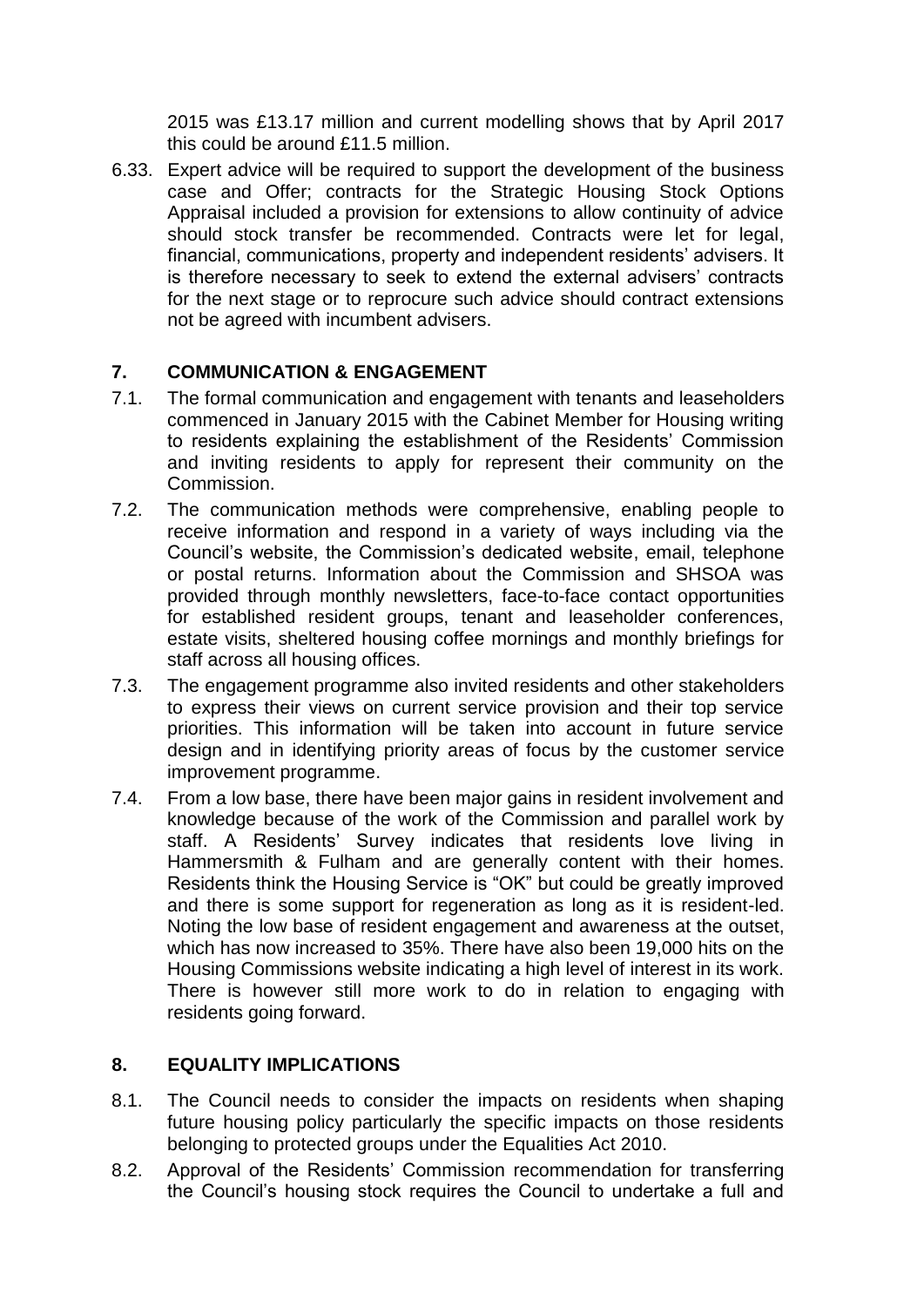comprehensive consultation with all secure and introductory tenants of the Council. This consultation will lead to a ballot of all secure Council tenants and will therefore cover those from the protected groups.

- 8.3. Stock transfer could offer more affordable housing and reduced homelessness through the ability to invest in new and existing homes without the encumbrance of the HRA debt cap. Greater financial freedom and flexibility and the ability to secure specialist expertise on the Board of the new organisation would provide greater local business trading opportunities and better opportunities for local communities through improved health and wellbeing as well as increased skills and employment training that the retention option would not be able to fund.
- 8.4. Further reports to be presented to Cabinet will include a full Equality Impact Assessment assessing impacts of the recommended option on those protected groups informed by the results of the comprehensive consultation.
- 8.5. Implications completed by: David Bennett, Head of Change Delivery (Acting), Innovation and Change Management, Finance and Corporate Services, 020 8753 1628.

# **9. LEGAL IMPLICATIONS**

- 9.1. The Housing Transfer Manual for the period to 31 March 2016 ("the Manual") from the Department for Communities and Local Government ("DCLG"), the Homes and Communities Agency ("HCA") and the Greater London Authority ("GLA") provides useful guidance on the requirements for a Large Scale Voluntary Transfer ("LSVT").
- 9.2. The first stage of a LSVT involves agreeing a business case for transfer followed by complying with requirements of the Manual and also the statutory guidance on consultation with tenants.

#### **The Current Housing Transfer Manual**

9.3. The current Manual will not be applicable after 31 March 2016. The new manual will set the basis on which the DCLG and the GLA expects a housing transfer process to be conducted and the criteria by which an application for debt write-off (including the payment of redemption premia) and also for consent to transfer will be assessed. The current legal implications, therefore, consider the criterion to be applied under the current Manual.

#### **Consent**

- 9.4. The Secretary of State must give consent to the Council under sections 32 - 43 of the Housing Act 1985 before the Council can transfer its stock. The criteria for consent is set out in section 7.2 of the Manual and comprises of the following:
	- (i) That the local authority's consultation exercise has been adequate;
	- (ii) That the majority of secure and introductory tenants voting in the ballot are in favour of transfer;
	- (iii) That the acquiring landlord is registered with the Regulator;
	- (iv) That the acquiring landlord is independent of the Council;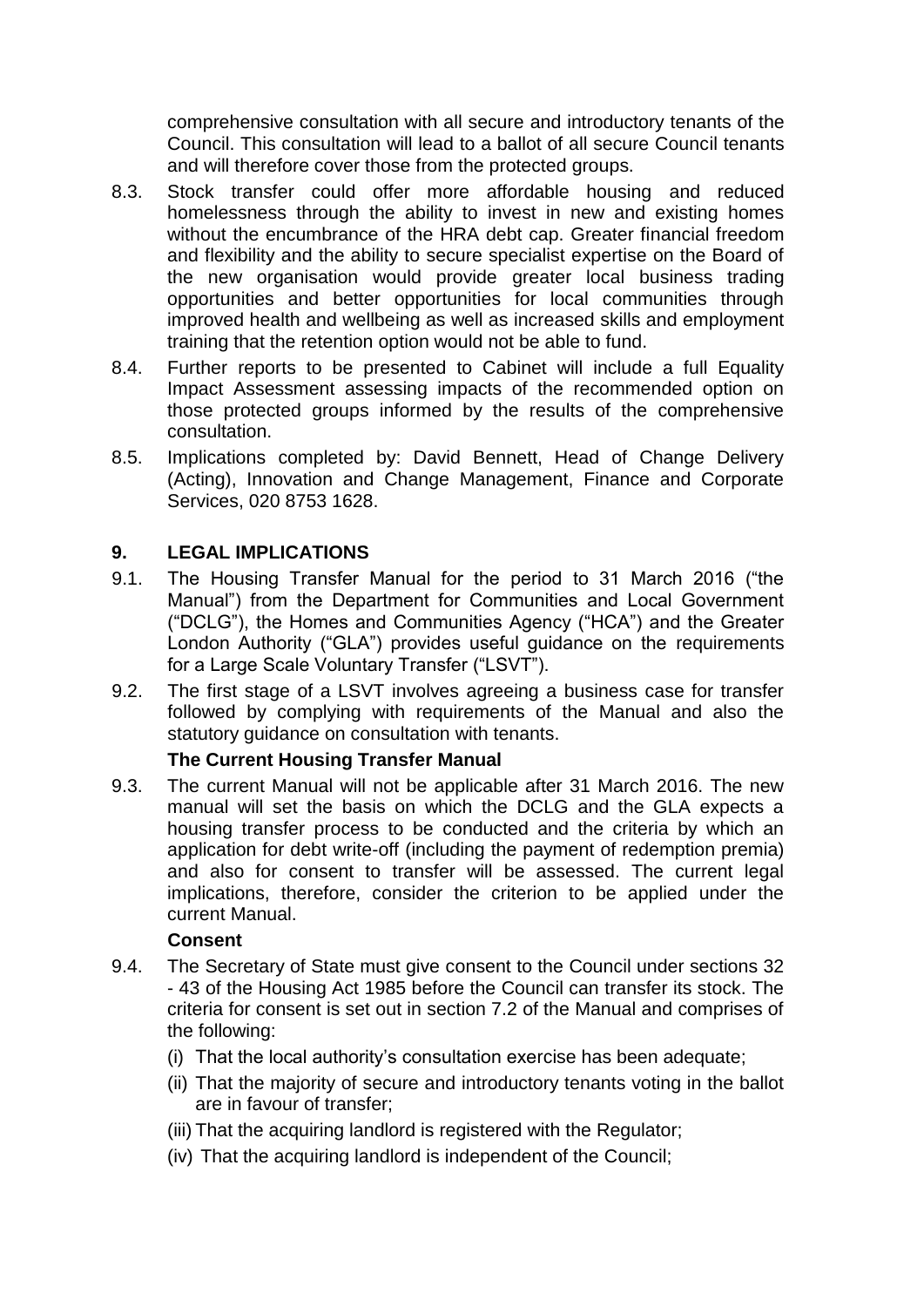- (v) That, where Government support for debt write-off is sought, the transfer is on the same basis as previously approved at application stage or following amendments subsequently agreed;
- (vi) That the terms of the transfer are acceptable;
- (vii) That the local authority will be able to fulfil its statutory obligations under the Housing Act 1996 and has adequate nomination rights.
- 9.5 In addition to consent under Section 32 43 of the Housing Act 1985 the Council will need to secure ancillary consents under Sections 25 of the Local Government Act 1988 and Section 133 of the Housing Act 1988.

### **Consultation**

- 9.6 Schedule 3A of the Housing Act 1985 (as amended by the Housing and Regeneration Act 2008) makes a ballot of the Council's affected secure and introductory tenants mandatory. The form of consultation is stipulated in the Manual and is also the subject of statutory guidance. In summary, the requirements are that:
	- (i) the material must present an "accurate picture" about the proposed transfer and the implications of staying with the Council;
	- (ii) Tenants must have the information needed to express a fully informed opinion; and
	- (iii) the Council must not seek to persuade tenants to vote one way or the other.
- 9.7 Stage 1 of the consultation requires the Secretary of State to give its consent to the Council proceeding (i.e. the circulation of the formal offer document). Stage 2 involves any changes arising from the consultation during stage 1, followed by a ballot on the proposals.
- 9.8 The ballot is determined by a simple majority of those voting. Tenants also have the right to make representations to the Secretary of State. The Secretary of State will not give his consent if a majority of affected tenants are opposed to the proposal as well as on other grounds.

#### **Leaseholders**

- 9.9 There are no express statutory requirements to consult leaseholders, but the statutory guidance provides that leaseholders should be kept informed and told that they may make objections to the Secretary of State who will take those objections into account when considering the Council's application for consent to transfer. It is common practice though to consult leaseholders fully about stock transfer and include them in a Test of Opinion.
- 9.10 The new landlord is required, legally, to comply with the terms of the leases granted when the right to buy was exercised. There is currently a requirement that service charges relating to works facilitated by the transfer are capped at £15,000 in any five year period following transfer.

# **Tenancy rights**

9.11 Secure tenancies are converted into assured tenancies (under the Housing Act 1988) as an automatic consequence of transfer. Tenants are given similar tenancy rights to those enjoyed by secure and introductory tenants.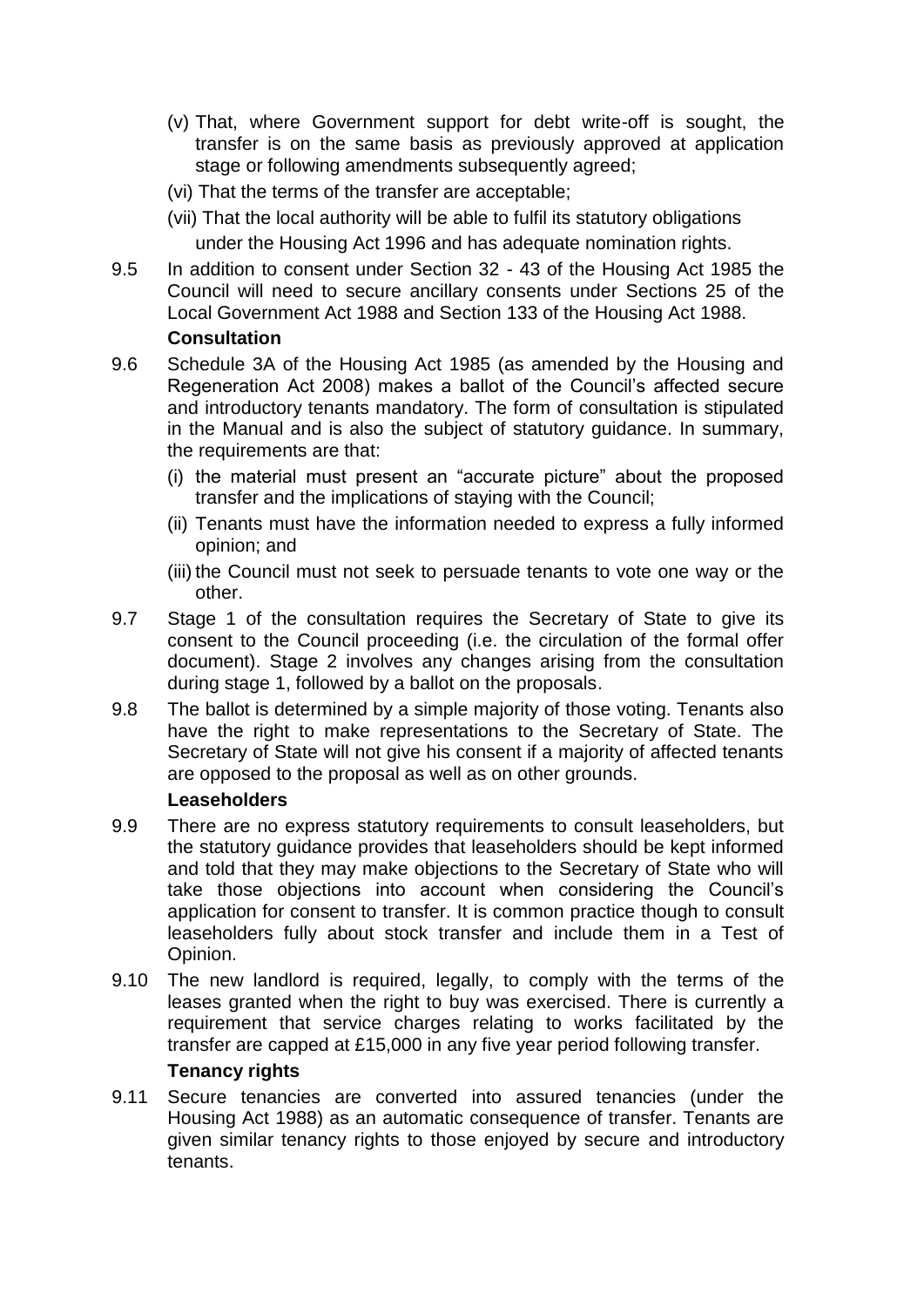# **Right to Buy**

9.12 The Right to Buy is preserved by statute when stock transfer takes place. There are minor differences between the Right to Buy regime which applies to secure and introductory tenants and the Preserved Right to Buy which applies to transferring tenants.

### **TUPE (and pensions)**

- 9.13 In the event of stock transfer, relevant Council staff will transfer to the new landlord under the Transfer of Undertakings (Protection of Employment) Regulations (TUPE).
- 9.14 The new landlord can be expected to be admitted to the Local Government Pension Scheme (LGPS) with the effect that transferring staff will continue to be members of the LGPS.

### **Registration of the new landlord**

- 9.15 The new landlord must be registered with the HCA as a private registered provider. The new landlord must satisfy the HCA's Regulatory Framework requirements and its criteria for Registration as a Provider of Social Housing. The Manual and the Registration criteria focus in particular on independence of the new landlord and limits the constitutional involvement of the Council in the new landlord.
- 9.16 The new landlord can adopt the CGA form of constitution or a variant thereof. The CGA model is designed to involve and empower tenants, including arrangements for the devolution of at least management (if not ownership).
- 9.17 CGA principles may be embodied in either a company limited by guarantee or Community Benefit Society form of constitution. The transfer agreement between the Council and the new landlord can provide for the Council's entitlement to any places on the board. The HCA will expect those places to be no more than one third of the total.
- 9.18 Implications completed by: Tazafar Asghar, Barrister Senior Lawyer (Housing & Litigation), 020 8753 2724.
- 9.19 It is noted that the proposed extensions are permitted within the terms of the five aforementioned contracts. In relation to any new procurement exercise, the Council should conduct this in accordance with the Public Contracts Regulations 2015 and the Council's Contract Standing Orders.
- 9.20 Implications completed by: Kar-Yee Chan, Solicitor (Contracts), Shared Legal Services, 020 8753 2772.

# **10. FINANCIAL AND RESOURCES IMPLICATIONS**

- 10.1. The report recommends, in the light of the Strategic Housing Stock Options Appraisal and the report of the Residents' Commission, that the Council should pursue the transfer of the Council's housing stock to a resident-led Registered Provider which is constituted on the Community Gateway model. The report also asks Members to note that any stock transfer would be subject to consultation and a ballot of residents, the availability of funding and the negotiation of a satisfactory financial settlement, including on the overhanging debt, the consent of the Secretary of State, and a further decision by the Council itself to proceed.
- 10.2. The report asks for an additional budget of £372,000 from the General Fund and £80,000 from the Housing Revenue Account to 31st March 2016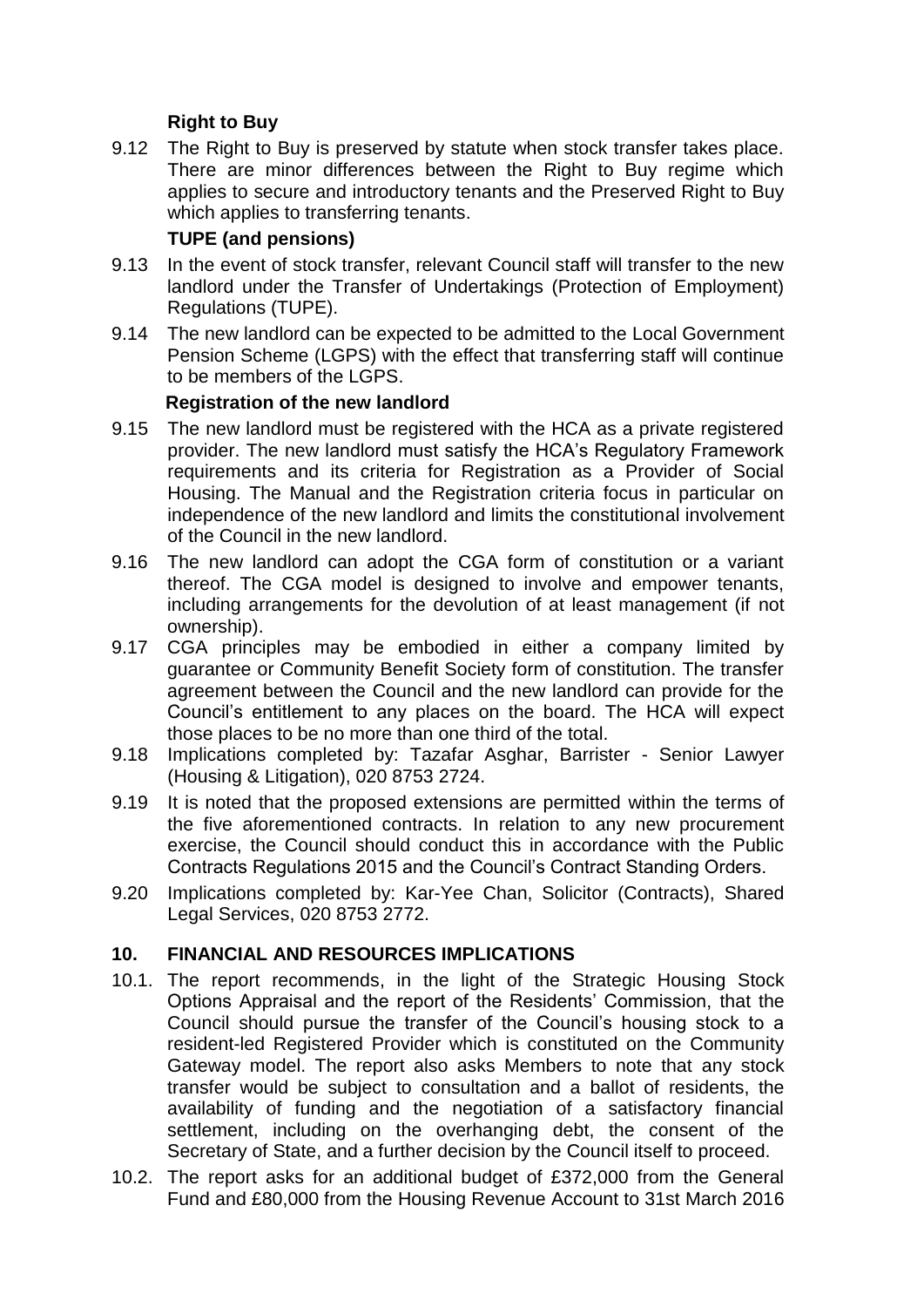after carrying forward the predicted £245,000 Residents' Commission underspend for the pursuit of a Large Scale Voluntary Transfer.

- 10.3. At this point progress will be reviewed and formally reported to the Cabinet Member for Housing. The report then asks for authority to be delegated to the Cabinet Member for Housing to release a further £778,000 from the General Fund and £125,000 from the Housing Revenue Account to progress beyond the business case to finalise and seek DCLG/HCA consent to a detailed Offer during financial year 2016/17.
- 10.4. If there are significant delays in decision-making within DCLG, it is possible that up to an additional £500,000 may be required, the report delegates the release of this to the Cabinet Member for Housing.
- 10.5 The £372,000 of additional funding required from the General Fund for the next phase of progressing the stock transfer will be funded from the Corporate Demands and Pressures reserve and the predicted £245,000 budget underspend from the Residents' Commission on Council Housing will be carried forward. The balance of the Corporate Demands and Pressures reserve was £10.8m at the start of 2015/16. The funding for the next phase from the HRA of £80,000 will come from under spends in the 2015/16 HRA budgets. Should the Cabinet Member for Housing review in March agree the release of the additional £778,000 from the General Fund and £125,000 from the Housing Revenue Account to progress beyond the business case to finalise and seek DCLG/HCA consent to a detailed Offer during financial year 2016/17 this will be funded from the same budgets.
- 10.6 While some contingency amounts are included in the above budgets, with an undertaking of this size there is a significant risk that delay, especially that caused by factors outside of the Council's control, may result in additional costs being incurred at each stage. This risk diminishes as each stage of the programme is achieved, so for example the risk of stock transfer not being achieved is much lower after a positive ballot than before, the principal post ballot risk being that funding for the new organisation cannot be raised on the markets. This will require careful control of expenditure.
- 10.7 The risk of a stock transfer not being achieved is high at this point for a number of reasons:
	- a) At the time of writing it is not clear if there is a budget for stock transfer in the Government's Comprehensive Spending Review due to be issued in late November or in any subsequent decision following the CSR. Stock transfers are in line with Government policy, however, so it would present a significant departure from current Government policy for there to be no further transfers;
	- b) Aside from the need for a budget, as with any proposed transfer there is a risk DCLG and HM Treasury may not accept that the benefits arising as a result of stock transfer in LBHF are sufficient to outweigh the cost to the public purse of writing off the overhanging debt and associated early repayment premia and consent to proceed to ballot may not be received;
- 10.8 To manage these risks, spending will be staggered as set out in paragraphs 2.15 to 2.17 and constantly reviewed in light of Government policy and decisions.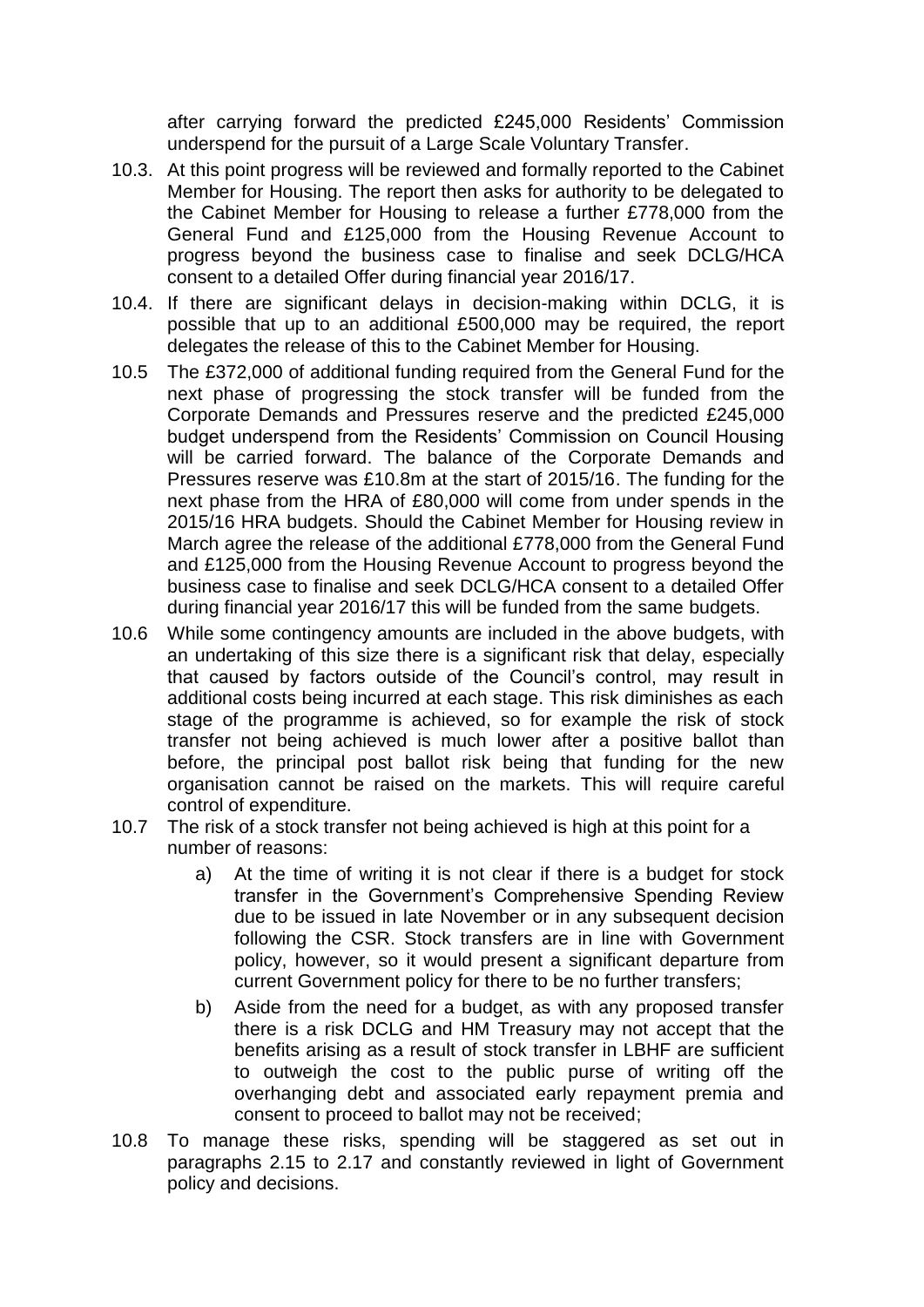- 10.9 As well as one-off costs the potential stock transfer also has on-going revenue implications for the council. These mainly arise from HRA contributions towards central support costs. Approximately £6.5m is currently charged to the HRA for services such as insurance, accommodation, ICT and human resources. Whilst some of these costs would transfer directly to the new organisation or continue to be provided for the new organisation in return for payment, it may be that other central costs will need to be reduced to reflect lower demand. All other contracts have been assumed to novate directly to the new landlord in the event of transfer however this will be confirmed in the detailed corporate impact assessment in the New Year.
- 10.10 It may be several years before the impact of the transfer on support services is fully realised. Nevertheless this potential impact is significant. It will need to be taken account of within the Council's future financial plans and the future design of back office functions such as IT.

### **The current HRA business plan and what transfer may be able to deliver**

- 10.11 The Financial Appraisal Report from Capita at Annex D sets this out in detail. In summary:
	- a) Without the Government's enforced 1% reduction in rents every year for the next four years a 40 year business plan which both balanced expenditure and income and delivered the needed investment in existing Council Homes could have been agreed. However this business plan would have required borrowing up to the debt cap of £254.617m, so there would for the next 10 years at least, be no capacity to borrow to develop new homes. The current plan is closer to the cap than the 2014/15 plan as a result of two factors:
		- i. Edith Summerskill House is now assumed to be developed 100% as social housing. This has resulted in the removal of a £12m capital receipt from the business plan.
		- ii. The first realisable capital receipt under the Conditional Land Sale Agreement for the West Kensington and Gibbs Green Estates has reduced from £18m to £4m as it is now believed that any initial phase would be smaller than previously predicted.
	- b) Even without the Government's 1% rent reduction the current HRA business plan is very sensitive to fluctuations in the income and costs associated with the Land Sale Agreement for the West Kensington and Gibbs Green Estates. Previously the business plan had sufficient headroom to be able to accommodate this but recent movements in both this project and Edith Summerskill House mean that this headroom has been utilised.
	- c) The imposition of the Government's 1% rent cut results in the average rent per property being over £17 less per week by 2019/20 than that assumed previously. This removes over £24m from the business plan in just the first 4 years. The rent reduction means that the Council will be unable to carry out the planned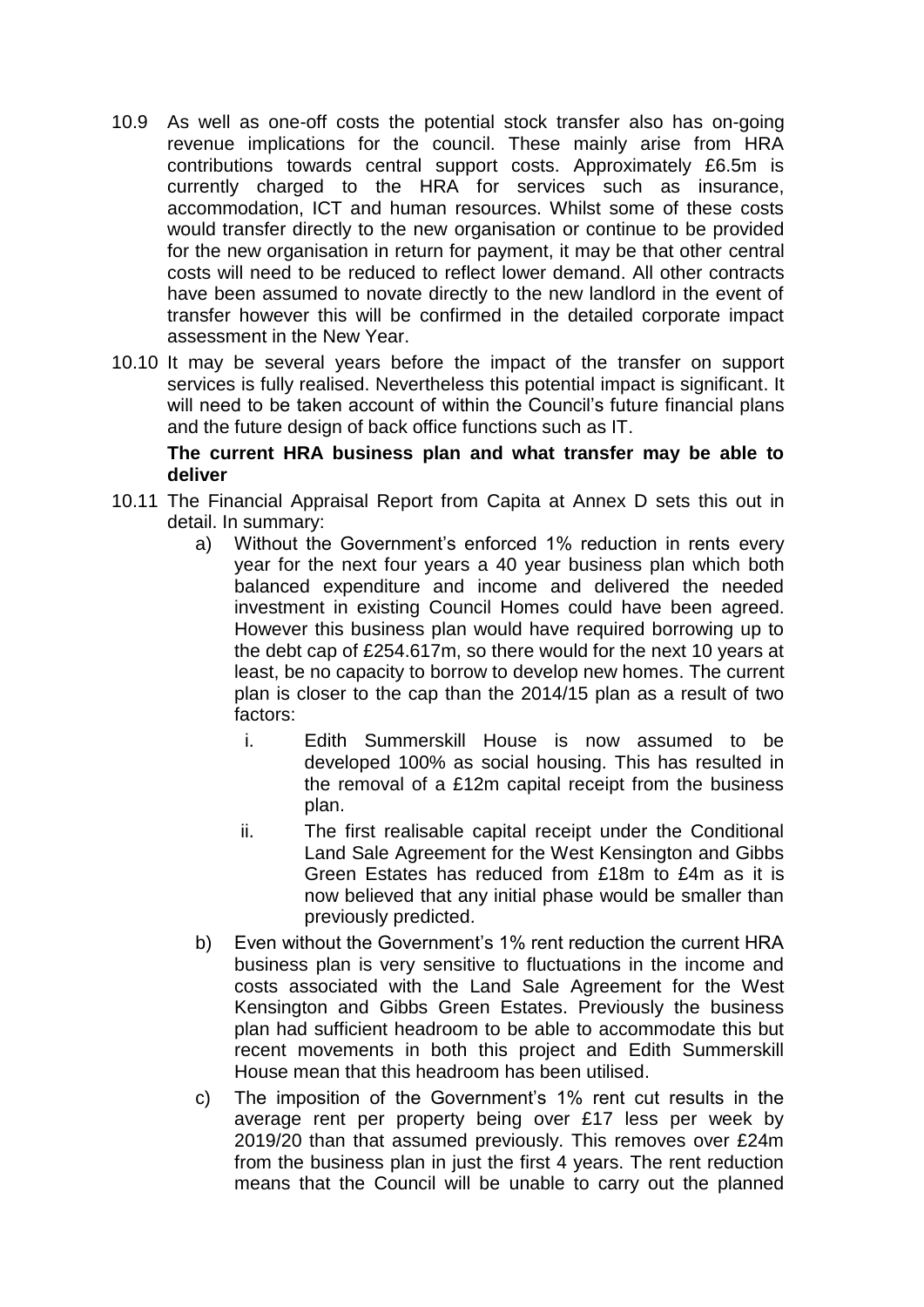repairs required to keep the homes in a decent lettable condition and there is a significant risk that homes will fall into disrepair.

- d) Selling properties to cover this gap is no longer practical as the Government is proposing to legislate to force councils to pay over capital sums that are calculated based on the assumption that high value empty Council homes are sold. In practice funding this will force the Council to sell some empty homes and result in a diminishing stock of social housing, which is likely to decrease the homes available for people who are homeless and increase costs in the General Fund. This forced sale means that there is unlikely to be capacity to make additional sales to fund the gap in the business plan. The sale of potential development sites for new homes is not normally practicable as the majority of these are embedded within existing estates. However Officers will continue to actively seek out other options to raise capital funding to close the gap including reviewing existing contracts.
- e) The stock transfer organisation business plan for the new potential organisation shows that with a 75% VAT shelter in place a viable business plan can be produced that enables all the required investment in existing homes to be undertaken. We understand from our advisors that under current market conditions it is likely that funding for the new organisation could be raised.
- f) However stock transfer would require Government to write off circa £208m of housing debt and the associated early repayment premia currently estimated at £72m to enable the transfer. This would be reliant on LBHF being able to demonstrate benefits arising as a result of transfer to the value of at least this amount and on there being a stock transfer programme of sufficient scale included in the comprehensive spending review.
- g) The new organisation would be able to build new homes by raising additional funding facilities as its borrowing ability would be constrained by the markets and not by the HRA debt cap. If stock is retained within the Council the ability to build new homes would be severely limited by the HRA debt cap.
- h) The Council is prevented as a result of the Conditional Land Sale Agreement from transferring the West Kensington and Gibbs Green Estates to any new Community based organisation but would be able to transfer the replacement homes received at a later date. This means that the Council will continue to run a HRA. This will mean that HRA reserves would not be available to the General Fund.
- i) As set out above, if a stock transfer occurs, services provided by the council to the HRA will need to be reshaped if the new Landlord does not continue to procure them, otherwise there could be a loss to the general fund arising from a reduction of economies of scale in the back office.
- j) It is important to note that the numbers will continue to move as the Council works through the process.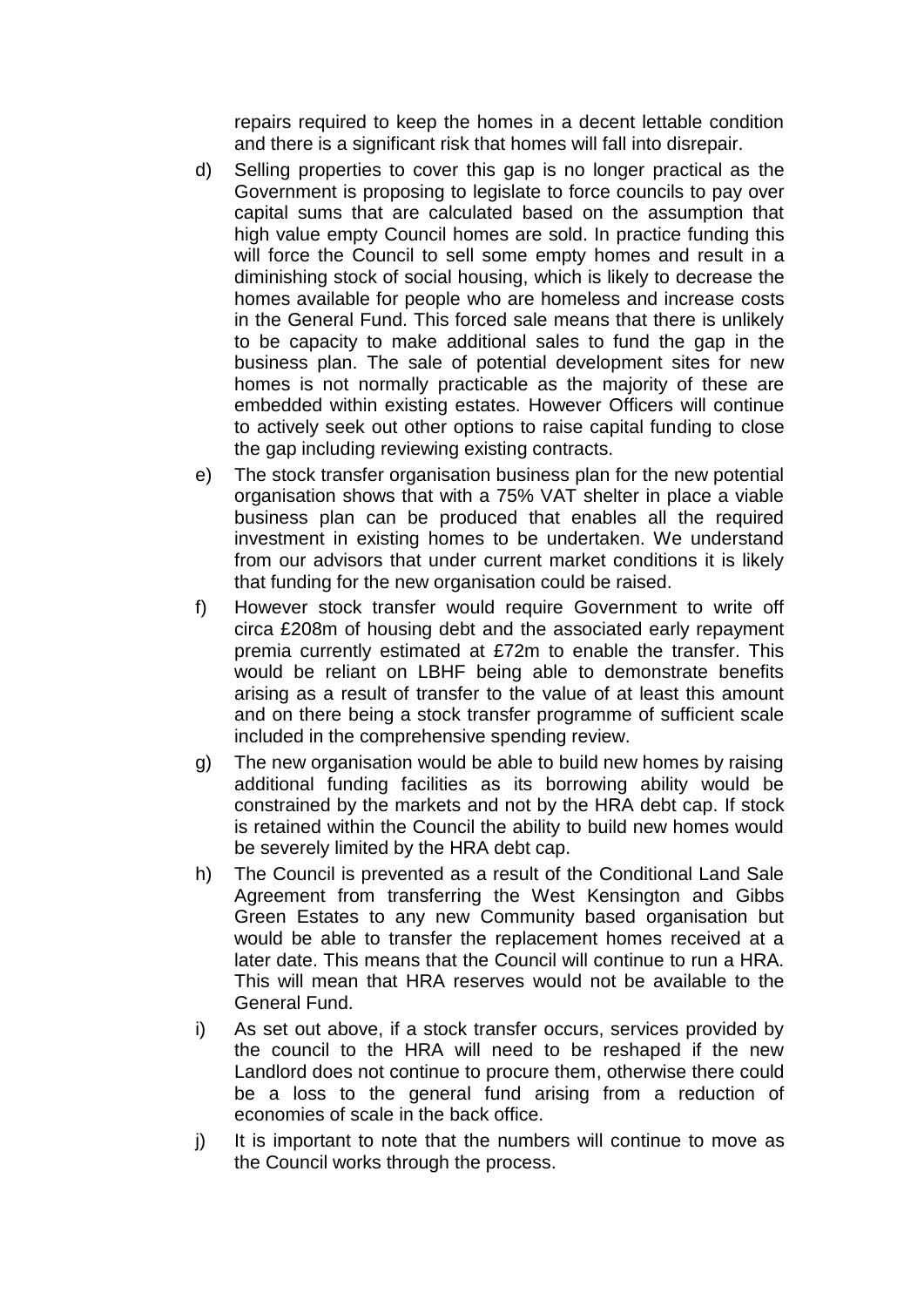# **VAT Implications**

- 10.12 In the event of an HRA stock transfer a significant amount of the Council's 'VATable' expenditure would also transfer. This would see a reduction in the Council's input tax (i.e. the VAT incurred on VATable expenditure). While this may sound like a benefit, in practice, because the Council is able to reclaim its VAT, there is no direct benefit to the Council from reducing its input tax. There is however likely to be an adverse impact on the Council's Partial Exemption position. This is because the level of Input Tax determines the "Partial Exemption threshold".
- 10.13 Special provisions exist for Local Authorities to be able to reclaim VAT incurred on VAT-exempt activities, providing this does not exceed 5% of the overall level of input tax. This calculation forms the Partial Exemption threshold. If this threshold is breached all VAT incurred on exempt supplies becomes payable (i.e. both that incurred below and above the threshold). A breach would cost the Council at least £2m, so the Council monitors its position very closely to prevent this occurring.
- 10.14 Currently the HRA incurs between £80-90m of expenditure (both capital and revenue), annually, which is subject to input tax. This equates to about £16m of input tax each year which, in-turn, represents approximately a third of the Council's overall input tax for an average year. On this basis, in the HRA were to transfer, the Partial Exemption threshold would be reduced by a third. This would likely require strict tax management moving forwards (opting to tax all relevant capital projects for example) and may affect some exempt activities.
- 10.15 Implications completed by: Kathleen Corbett, Lead Director for Housing & Director of Finance & Resources, 020 8753 4023.

# **11 RISK MANAGEMENT**

- 11.1 Now that the Strategic Housing Stock Options Appraisal has been completed and a recommendation made for the future of housing; the Council will now be embarking upon a large scale programme that will need to be referenced as a scheme in the Corporate Shared Services Risk Register. Any large scale programme should be referenced in that register in order that both Business Board and Councillors are able to determine the level of risk at any time as the programme develops. A well-defined approach to risk management must be developed and maintained throughout. Governance rules for risk management should be established early on to enable easy identification and escalation of significant risks for decision and early mitigation. The Housing Service remains responsible for the identification, management and reporting of risks for their service area. A risk management system operates in the service that reviews risks periodically at management team level, a programme of this nature should be included in that reporting system and inform services or departments where emerging programme risks may impact on their areas.
- 11.2 There are number of risks inherent in the next stage of an application for stock transfer, which include:
	- a) The council's proposal to transfer the housing stock is rejected by the Government on the basis of value for money.
	- b) The council's proposal to transfer the housing stock is rejected by tenants at a ballot.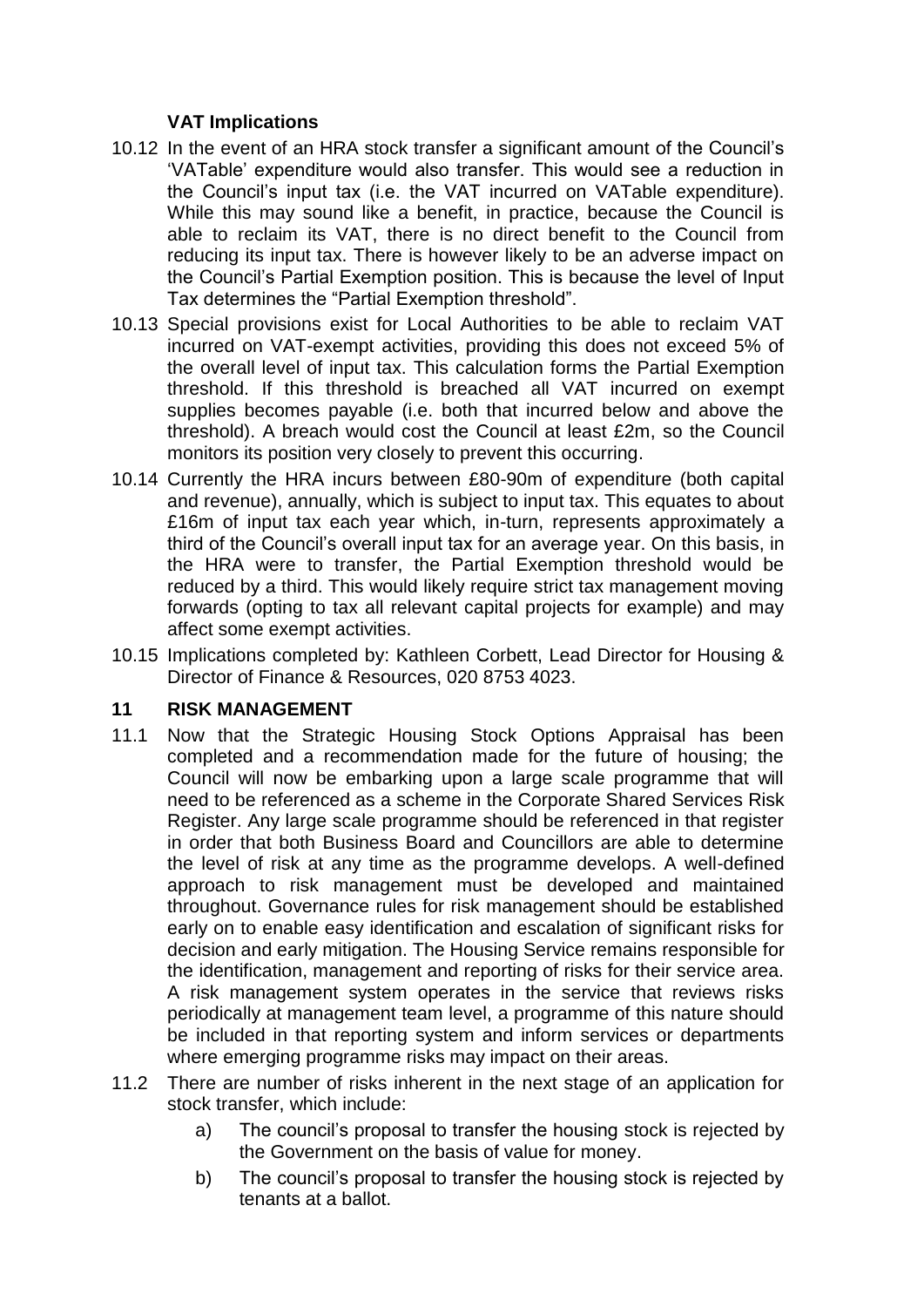- c) The council continues to face a deficit in its capital resources and is unable to invest substantially in homes, neighbourhoods and services in the long term. The effect of under investment becomes more prolonged and the council is unable to achieve its ambitions for improving the communities in Hammersmith & Fulham.
- 11.3 The council can undertake a series of actions to mitigate against these risk and reduce their likelihood. These actions include:
	- a) Observe the guidelines set out in the recent Housing Transfer Manual<sup>4</sup> and continue to work with the DCLG and the GLA when submitting an application for stock transfer.
	- b) Ensure a gateway review for progress is conducted in March 2016 with delegated decision to the Offer with the Cabinet Member for Housing following the development of the business case and detailed corporate impact assessment.
	- c) Provide a gateway for approving further funds for the consultation and ballot by Cabinet at the point of seeking approval to consult on the Offer.
	- d) Revise the already developed comprehensive communications and consultation strategy for pursuing stock transfer to explain the role of the council; the transfer option; offers and implications for all stakeholders.
- 11.4 The Council's Strategic Risk Register will in future require modification to note the scheme however the report proposals are to seek approval to develop a business case and establish the structures necessary for a transition.
- 11.5 The identification and management of risk will be critical to the success of the programme. A structured and auditable process for the benefit of the London Borough of Hammersmith & Fulham and all others involved with the programme which is dedicated to identifying, appreciating, controlling and mitigating risks concerned with the development of the transfer business case and the successful implementation.
- 11.6 The risk management process will be carried over from the SHSOA stage and maintained in conjunction with the Shared Services Risk Manager to be proactive and can make significant contributions to the manner in which the programme is managed and delivered.
- 11.7 Risk management is a practical aid to the programme team. It cannot, and is not intended to, supplant intuitive programme management. It adds structure to the team's appreciation of risks, provides assurance, which all parties can understand and agree to. It enables decisions to be validated.
- 11.8 Risk management will continue to be applied by the Programme Team in conjunction with the Shared Services Risk Manager to the full process of implementation at all stages of the programme. It has the greatest potential to mitigate risks when deployed early as in the case of the SHSOA, well in advance of the circumstances, which might give rise to risks. Assessment of risk takes into account contractual, commercial,

l <sup>4</sup> Housing transfer manual: period to 31 March 2016, DCLG, 14 July 2014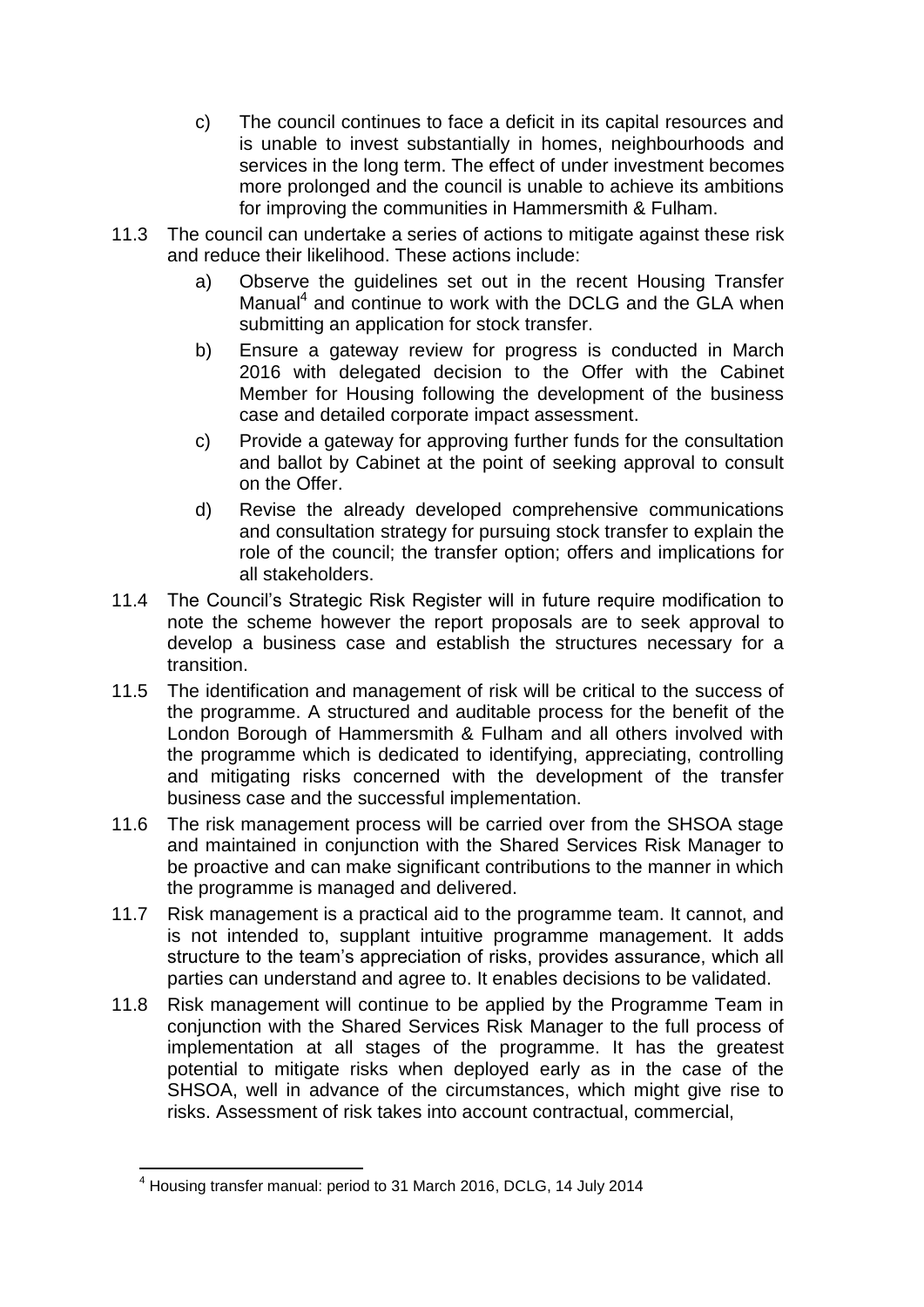safety, environmental and quality issues. The specific assessment and management of safety risks is dealt with separately in this report.

- 11.9 It is recognised within the risks that are encountered at three overlapping levels:
	- a) Strategic level;
	- b) Change; including programme (or objective) level; and
	- c) Business as usual.
- 11.10 Financial analysis and the outcomes of the consultation will identify and underline some clear risks for the Council when moving into the next phase of its Strategic Housing Stock Options Programme.
- 11.11 The Council will undertake a series of actions to identify risks, plan and allocate measures to mitigate against these risks and reduce their likelihood. These measures include:
	- a) The comprehensive communications and consultation strategy should be projected over a two-year timeframe and its central aim should be the achievement of a ballot result based on full information.
	- b) Work with stakeholders to complete a transparent review of the costs associated with a variety of self-financing arrangements. The investigation should also consider the programme objectives of the SHSOA; local service delivery; and efficiency savings and a whole stock solution.
	- c) Further develop robust governance arrangements for assurance purposes and risk reporting that will include consideration for Information Management, Technological, Continuity of Service, Counter Fraud, Human Resource, Customer/Citizen, Finance and Legal risks throughout as is consistent with the Council's Risk Management Strategy.
- 11.12 Any significant change in the delivery methodology of the Council's services will be subject to careful and detailed management to avoid or minimise adverse implications for the Council's General Fund.
- 11.13 Risks associated with pursuing stock transfer remain the responsibility of the Housing Service who hold their own risk registers and are monitored periodically.
- 11.14 Implications completed by: Michael Sloniowski, Shared Services Risk Manager, Finance and Corporate Services, 020 8753 2587.

#### **12 IMPLICATIONS FOR BUSINESS**

12.1 The local economy will benefit from the recommendations of this report. One of the principal reasons for recommending a transfer is that, free of the encumbrance of the HRA debt cap, a new landlord could invest more in new and existing homes than would be the case if the Council retained the housing stock. This would mean more opportunities for creating and sustaining jobs and skills for local people and reviving the local economy through ensuring that refurbishment and building contracts include clauses which support local labour in construction; 'white collar' job opportunities; and apprenticeships delivered by the new resident-led landlord in partnership with educational institutions and local businesses.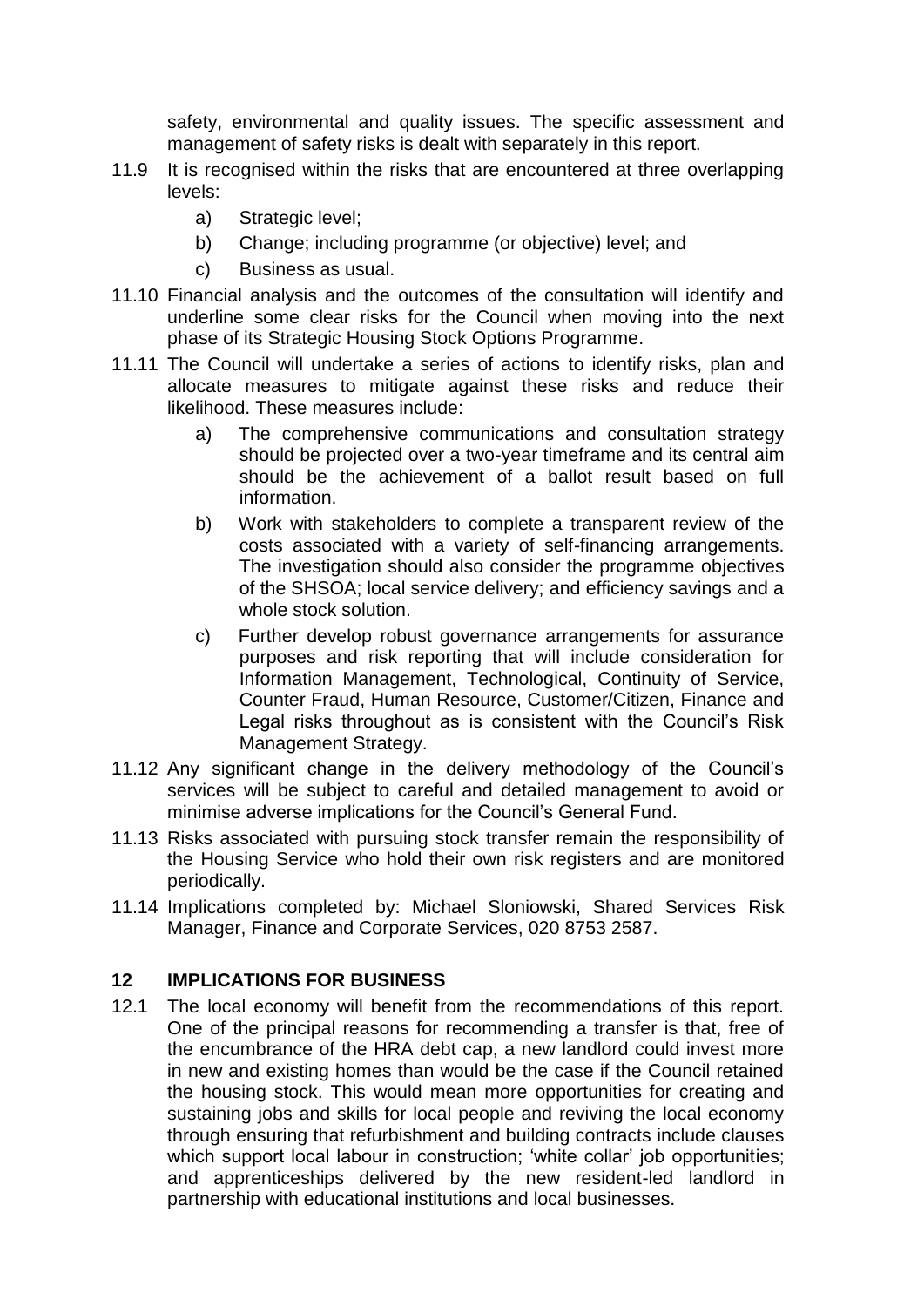- 12.2 Housing organisations can play an important role in sustaining local economies and the transfer option offers increased opportunity for community led regeneration and new build where the construction of new homes would offer more immediate job opportunities in the borough.
- 12.3 The new landlord would have the opportunity to use its greater flexibilities and freedoms to introduce innovation and expertise into its operations and onto its Board which would make greater use of its assets and benefit the local economy. For example, the Council also owns a significant portfolio of retail units in the Housing Revenue Account that are largely located on ground floor areas of estate blocks. More focussed work by a locally based housing organisation could generate better and more creative uses for these assets to the benefit of local businesses and the local economy.

# **13 PROCUREMENT AND IT STRATEGY IMPLICATIONS**

- 13.1 Officers from the Corporate Procurement Team has been involved throughout this programme.
- 13.2 Specialist consultancy advice in respect of valuation, surveying, communications, financial and legal advisers and an independent tenants' and leaseholders' adviser were procured in compliance with both the Public Contracts Regulations and the Council's Contract Standing Orders to support the formulation of potential options for the SHSOA and provisions were included within the contracts for extensions should further stages of the programme be approved.
- 13.3 The Interim Heads of Procurement accordingly concur with the recommendations of the report.
- 13.4 Implications completed by: Robert Hillman, Procurement Consultant, Corporate Services Procurement Team, 020 8753 1538.

### **LOCAL GOVERNMENT ACT 2000 LIST OF BACKGROUND PAPERS USED IN PREPARING THIS REPORT**

| No. | <b>Description of</b>    | Name/Ext                                      | of   Department/              |
|-----|--------------------------|-----------------------------------------------|-------------------------------|
|     | <b>Background Papers</b> | holder of file/copy                           | <b>Location</b>               |
|     | <b>None</b>              | Charles Hyde $x6688$   Housing Service, $3rd$ | Floor, Town Hall<br>Extension |